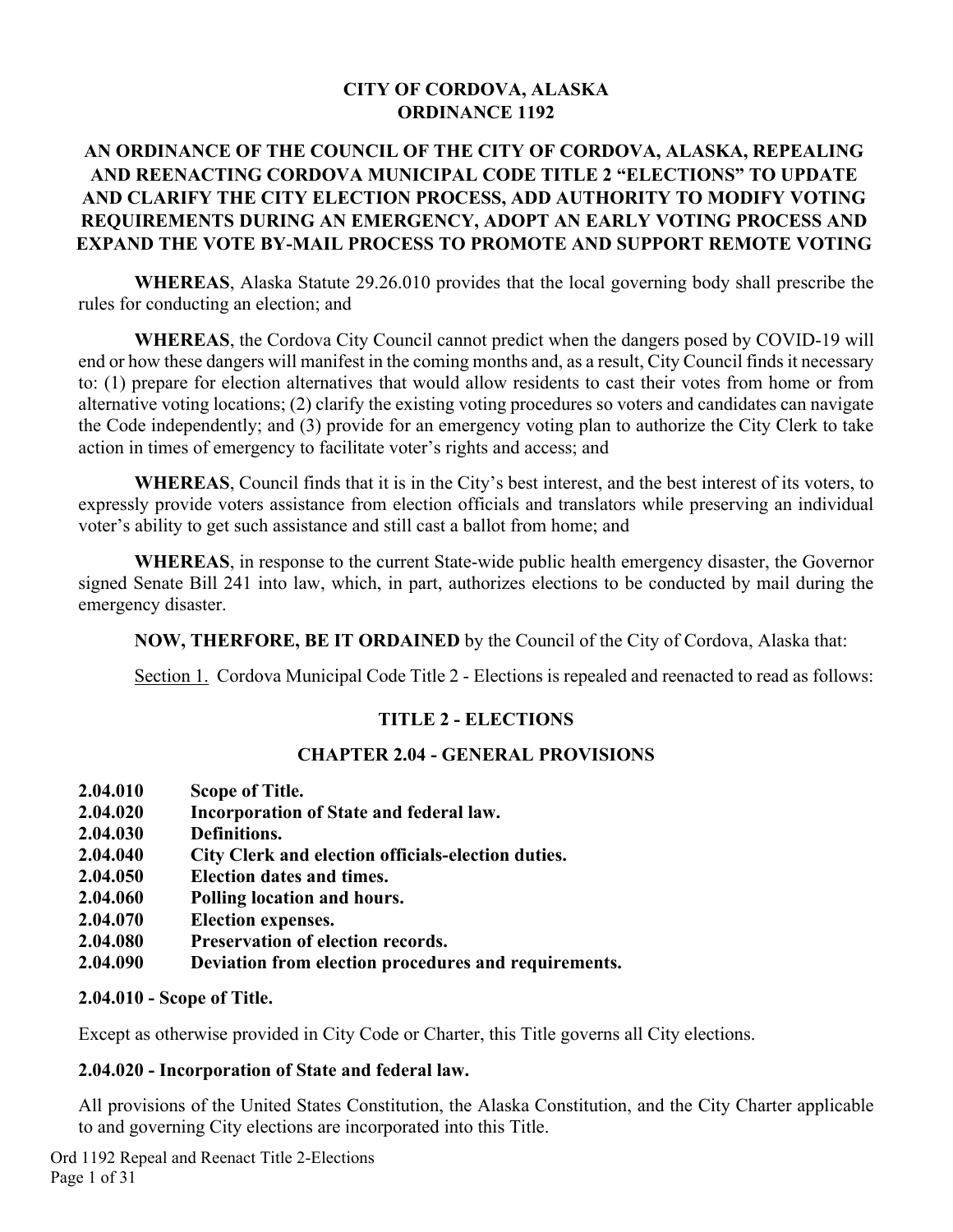#### **2.04.030 - Definitions.**

For the purpose of this Title, the words and terms set forth in this chapter shall have the following meanings:

"Alternate voting site" means any location designated by the City Clerk that is not solely for casting votes.

"All-Ballot Canvassing Session" means the meeting held by the Election Board to count remaining absentee ballots and verified questioned ballots and to add the tally of those ballots to the tally of ballots counted on Election Day.

"Authorized official" means notary public, commissioned officer of the armed forces including the National Guard, district judge or magistrate, United States postal official, or other person qualified to administer oaths.

"Ballot" means any document provided by the City Clerk or designee on which votes may be cast for candidates or propositions. The Clerk shall prepare and distribute only official ballots and sample ballots in accordance with Chapter 2.12 of this Title. When the term "ballot" is used in this Title it shall mean the official ballot, except where the context clearly indicates it means the sample ballot or both types of ballots.

"Ballot drop box" or "drop box" means a device placed within City boundaries by the City Clerk's office for the purpose of receiving absentee ballot envelopes.

"Ballot statement" means data collected in paper or electronic form that accounts for the ballots supplied to, cast, and collected at a specific location, including absentee, questioned, unvoted, and spoiled ballots. The data may contain additional information determined by the City Clerk to be necessary for the proper administration of the election.

"Business day" means days during which the City Clerk's office is open and excludes City holidays and weekends.

"By drawing" means a method to determine the result of a tie vote by placing names or initials of candidates or answers to a proposition on pieces of paper and drawing one, the winner, from an opaque container with all the pieces of paper not visible to the person drawing.

"City election" means any election held by the City (1) to fill a City office; (2) submit a proposition to the voters as required or permitted under City charter or code or (3) that the City is required by law to administer.

"City office" means an elective office under the City Charter or Code.

"Clerk" and "City Clerk" means the Cordova City Clerk or an authorized designee.

"Day" means a calendar day.

"Election" includes a regular, special or run-off City election and elections by City boards required to be administered by the City under City Charter or Code.

"Election day or Election date" means the final day for casting a ballot for a specific election.

"Election Day Canvassing Session" means the meeting held by the Election Board to count ballots cast at early voting sites, ballots cast at polling places, and absentee ballots deposited into drop boxes.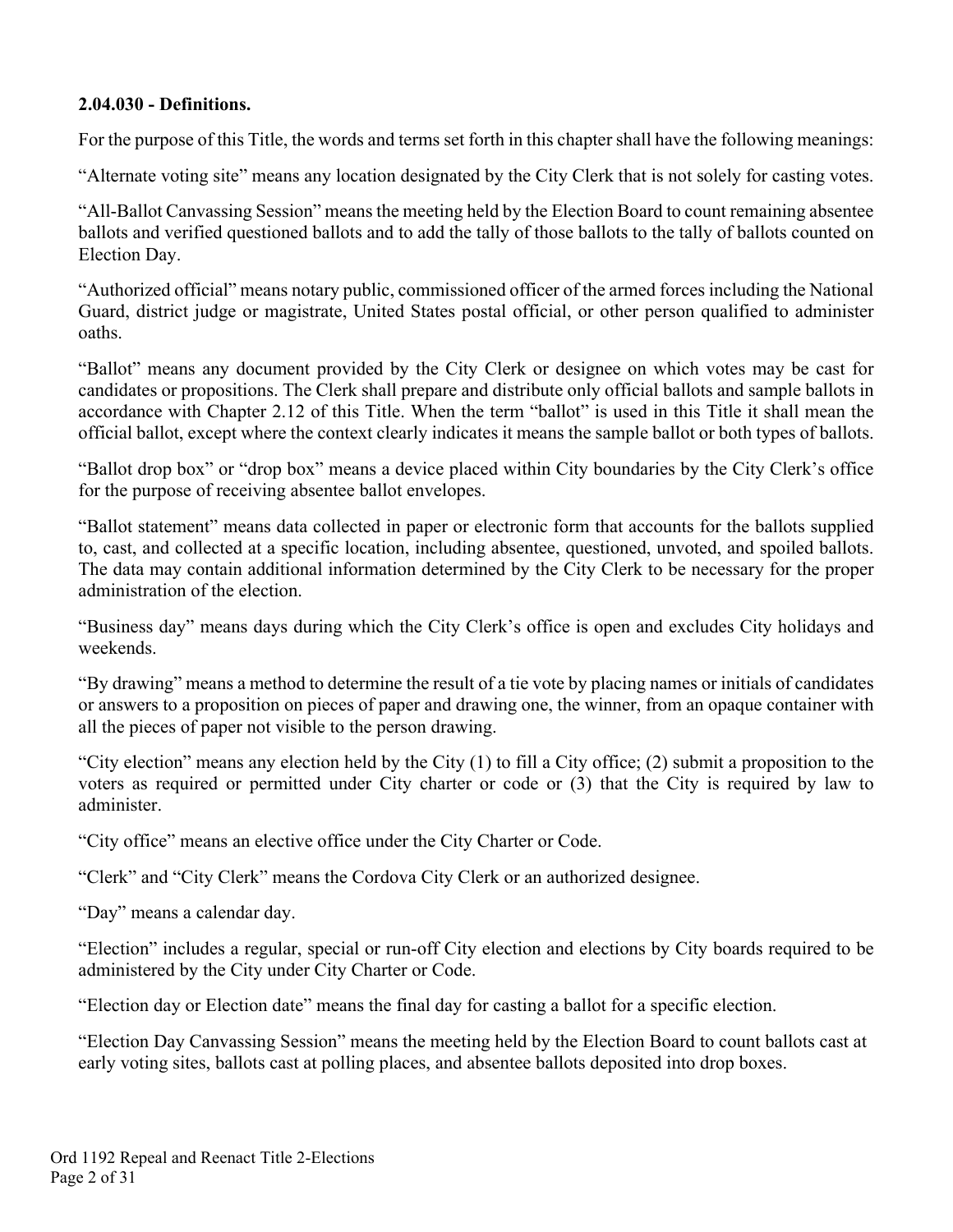"Election official" includes election officials at the polls, early or absentee voting officials appointed by the Clerk, the election commission, boards appointed or created under this Title, counting teams, receiving teams, the Clerk, and the Clerk's office staff.

"Electronic transmission" means email or facsimile.

"Oath" means affirmation on penalty of perjury.

"Political party" means an organized group of voters that represents a political program and that nominated a candidate for governor who received at least three percent of the total votes cast at the preceding general election for governor.

"Proposition" means a proposal offered for acceptance or rejection and is stated as a question on a ballot.

"Qualified voter" means a person qualified to vote in a "City election" as that term is defined in this section.

"Signature" includes any mark intended as a signature or subscription and authorized by state law, including controlling court decisions.

"Special ballot(s)" means any ballot not cast in-person at a polling place by an unquestioned qualified voter on the register, including but not limited to questioned ballots, absentee ballots cast by-mail, electronically or in person, special needs ballots, and drop box ballots.

"Voter certification" means the signature or mark of the voter certifying, under penalty of perjury, that the voter is: (1) a citizen of the United States; (2) a resident of the State of Alaska; (3) a resident of the City of Cordova for the 30 days immediately preceding the election; (4) 18 years of age on the date of the election; (5) not disqualified from voting due to a felony conviction or court order; (6) has not already voted in the election; and (7) voting the ballot provided to the voter by the City.

"Voting Assistance Center" means a site where individuals can access in-person information regarding an election held by mail.

## **2.04.040 – City Clerk and election officials-election duties.**

A. The City Clerk shall, in accordance with the provisions of this Title, administer all City elections and determine whether candidates for City office are qualified in accordance with this Title.

B. The City Clerk, before the date of the election, shall appoint from the qualified voters of the City, three or more persons to serve as members of the Election Board and shall designate one of the Election Board members to serve as chairperson. Appointment of Election Board members shall not take effect until the appointments are adopted and approved by City Council. If no chairperson is appointed or the chairperson is unable to fulfill the chairperson's duties, the other election officials shall perform those duties. The City Clerk may appoint other election officials from the qualified voters of the City to assist the Election Board as needed. Members of the Election Board and all election officials shall be required to perform their duties on the dates and at the times designated by the City Clerk.

C. Before appointment, all election officials, including Election Board members, must complete the election official appointment application and the oath included within it. The application shall be available at the Clerk's office before the notice of election is published. Before serving as an election official, a person must take an oath confirming that they are a qualified voter and that they will perform their election official duties faithfully and lawfully.

D. The City Clerk shall supervise and conduct, with assistance from election officials, early voting sites and absentee voting. The Election Board shall supervise and conduct, with assistance from election officials,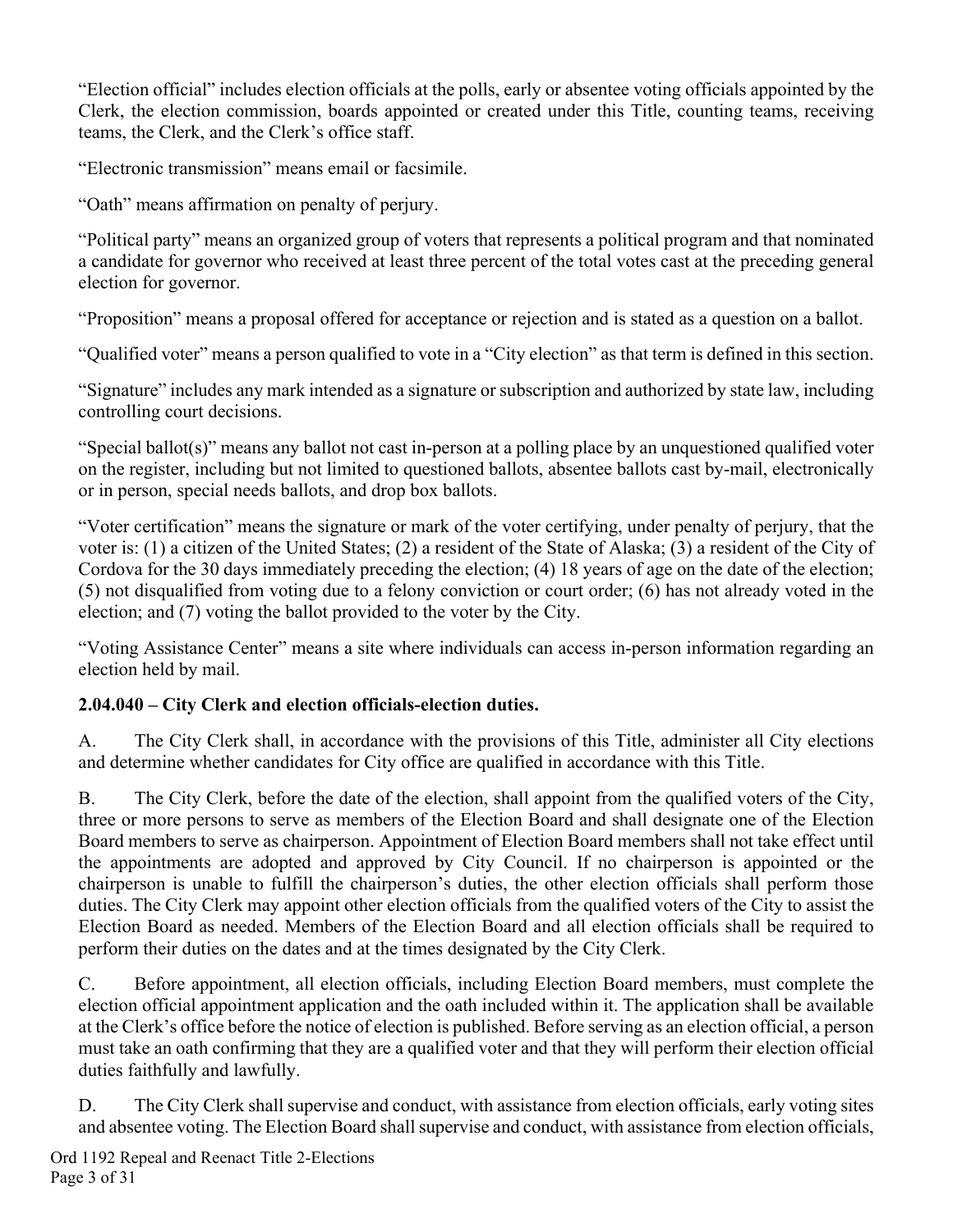polling places open on election day and the processing of ballots at the Election Day Canvassing Session and at the All-Ballot Canvassing Session.

E. The Election Board shall be responsible for reviewing and making a determination on questioned ballots. The decision of the majority of Election Board members determines the action that the Election Board shall take regarding any question that arises during the course of the election. If there is a tie vote on the Election Board, the City Clerk shall break the tie.

#### **2.04.050 - Election dates and times.**

A. Time of Regular Elections. There shall be a regular election held in the City on the first Tuesday of every March for the election of vacant City offices and determination of other matters placed on the ballot.

B. Time of Special Elections. The Council, by adoption of an ordinance, may call a special election at any time at least 45 days before the election date. Unless Council has set a date for a required special election, the City Clerk shall call a special election when required by law to place an initiative, referendum, recall or other question before the voters.

#### **2.04.060 - Polling location and hours.**

A. The City Clerk shall secure a polling place for every regular and special City election. Except as otherwise provided in this Title or in a specific notice of election:

- 1. Polls are open on election day from 7:00 a.m. until 8:00 p.m.
- 2. Early voting sites are open on business days from 8 am until 5 pm starting 21 days before the election date and ending the business day before the election date

B. The location of all polling places, and early voting sites shall be included in the notice of election.

#### **2.04.070 – Election expenses.**

A. Except as otherwise provided in this Title, the City shall pay all necessary expenses relating to the conduct of each City election.

B. The City shall pay each election official for time spent performing election duties, including the receiving of instructions and posting of notices.

#### **2.04.080 - Preservation of election records.**

All election materials, including ballots from the polls, absentee ballots, questioned ballots, registration books and other operational and statistical files, shall be kept in accordance with the City's record retention schedule.

#### **2.04.090 - Deviation from election procedures and requirements.**

Council may approve deviations from election procedures and/or requirements under this Title if Council determines that deviation is necessary to protect individual voting rights or public health and safety. Any deviation under this Section must be approved by Council via resolution subject to a public hearing.

#### **CHAPTER 2.06 - ELECTION NOTICES**

**2.06.010 Notice of registration.** 

**2.06.020 Notice of election.** 

**2.06.030 Notice of offices to be filled.** 

Ord 1192 Repeal and Reenact Title 2-Elections Page 4 of 31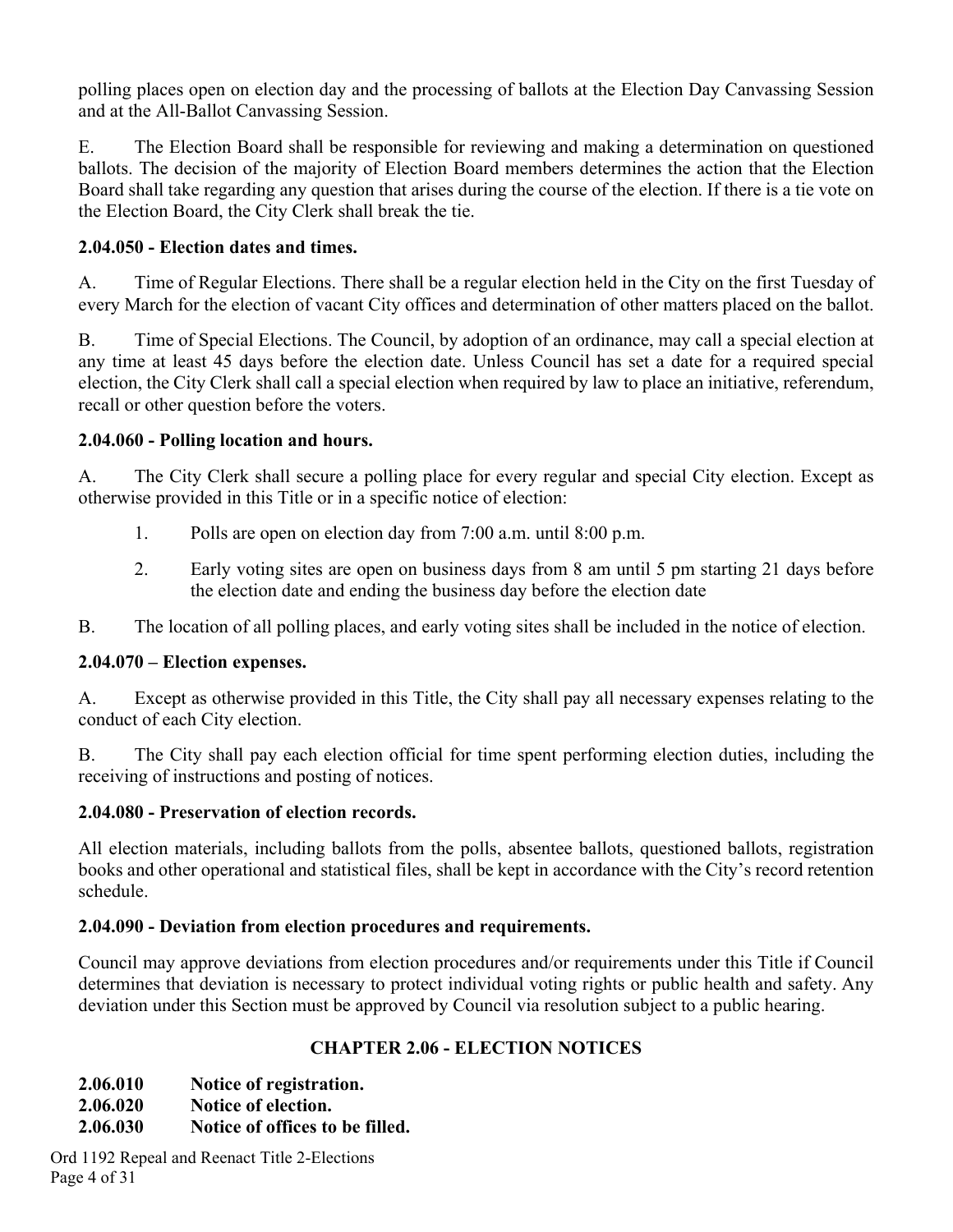#### **2.06.040 Notices at polling locations.**

#### **2.06.010 - Notice of registration.**

Notice of Voter Registration. Not more than 12 weeks or less than eight weeks before an election, the City Clerk shall post a notice of voter registration. The notice of voter registration shall include the qualifications required of voters and registration instructions.

#### **2.06.020 - Notice of Election**

A. The City Clerk shall publish notice of an election at least one time per week in the three weeks directly preceding the week of that election. Each notice of election shall include:

- 1. The type of election: regular or special;
- 2. The date of election;
- 3. The hours of operation and location of all polling places, early voting sites, alternative voting sites, and ballot drop boxes;
- 4. The offices to which candidates are to be elected and the subjects of propositions and questions to be voted upon;
- 5. Instructions for absentee voting; and
- 6. Notification that anyone needing special assistance in casting a vote due to a disability or bilingual need shall contact the City Clerk at least 24 hours before casting that ballot or the expiration of the time for casting such ballot.

B. The City Clerk shall publish in full every City Charter amendment, every ordinance and every other question which is to be submitted at an election, except that a referred ordinance which was published in full after passage not more than eight weeks or less than four weeks before the election need not be published in full again.

C. The City Clerk shall advertise on at least one local radio and at least one local television station, if such stations exist, for 40 days before the election. Any radio or television notice under this subsection must include the:

- 1. Election type (special or regular);
- 2. Date of election;
- 3. Polling hours and location(s), and
- 4. Location of the other notices required under this chapter.

#### **2.06.030 - Notice of offices to be filled.**

At least 60 days and not more than 90 days before each regular election, the City Clerk shall publish in at least one newspaper of general circulation within the City and post on the City's website, a notice of offices to be filled at the upcoming regular election, the manner of declaring candidacy, and final dates for filing for candidacy.

#### **2.06.040 - Notices at polling locations.**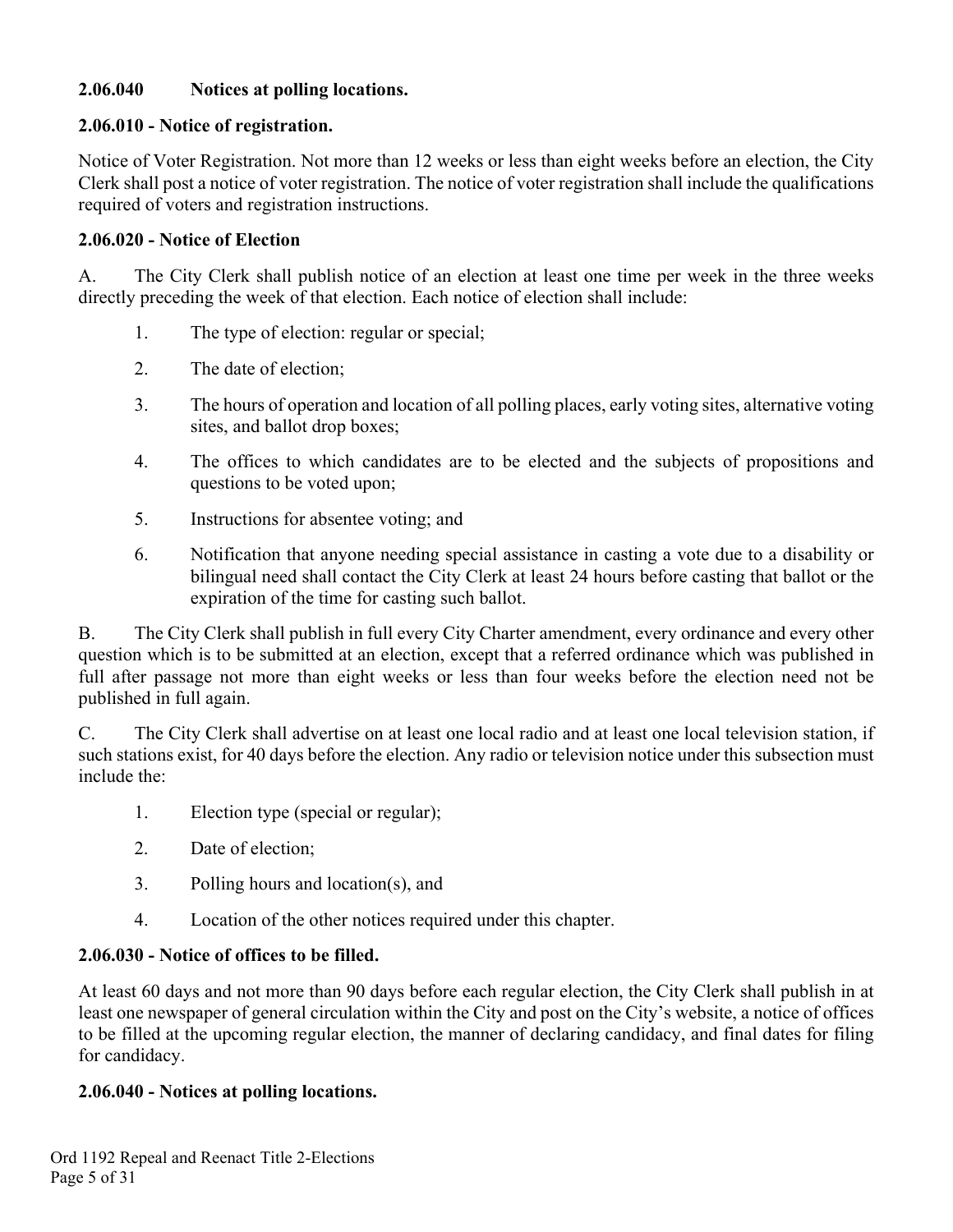A. The City Clerk shall post notices at every polling place, early voting site, and voting assistance center, if any, identifying prohibited conduct at the site, hours of operation, and the ballot marking procedure. Notices required under this section shall include a statement notifying voters that if they need assistance voting or need assistance interpreting ballot language into another language, they should notify the City Clerk or an election official before casting their ballots so assistance may be provided. The notified election official shall ensure all voters get assistance before the time to cast a ballot at that election expires.

B. The Clerk shall prepare and post at every polling place a "Notice to Questioned Ballot Voters." That notice shall contain:

- 1. Information as to how a questioned ballot will be counted;
- 2. The date, time, and place of the All-Ballot Canvassing Session at which questioned ballots will be reviewed and either counted or rejected; and
- 3. The notification procedure regarding questioned ballots rejected by the Election Board.

C. The City Clerk shall send written notification to voters casting rejected questioned ballots no more than 30 days after the election date at which the ballot was cast. The notice shall be sent to the mailing address on record for the voter and must include the reason(s) the questioned ballot was rejected.

### **CHAPTER 2.08 - VOTER QUALIFICATIONS**

**2.08.010 Voter qualifications.** 

- **2.08.020 Rules for determining residence of voter.**
- **2.08.030 Registration.**

### **2.08.010 – Voter qualifications.**

A person is permitted to vote in a City election only if the person:

A. Is qualified to vote in State of Alaska elections under AS 15.05.010;

B. Has been a resident of the City for 30 days immediately preceding the election; and

C. Is registered to vote in State of Alaska elections at a residence address within the City 30 days prior to the City election; and

D. Is not disqualified under Article V, section 2 of the Alaska Constitution.

## **2.08.020 - Rules for determining residence of voter.**

For the purpose of determining residence for voting, the place of residence is governed by the following rules:

A. The residence of a person is that place in which habitation is fixed, and to which, whenever the person is absent, the person has the intention to return. If a person resides in one place but does business in another, the place the person resides is the person's place of residency.

B. A change of residence is made only by the act of removal joined with the intent to remain in another place. A person may only be a resident in one place.

C. A person does not gain or lose residence solely by reason of a person's presence or absence while employed in civil or military service of the United States or Alaska, or because of presence or absence due to marriage to a person in the civil or military service of the United States or Alaska, or while a student of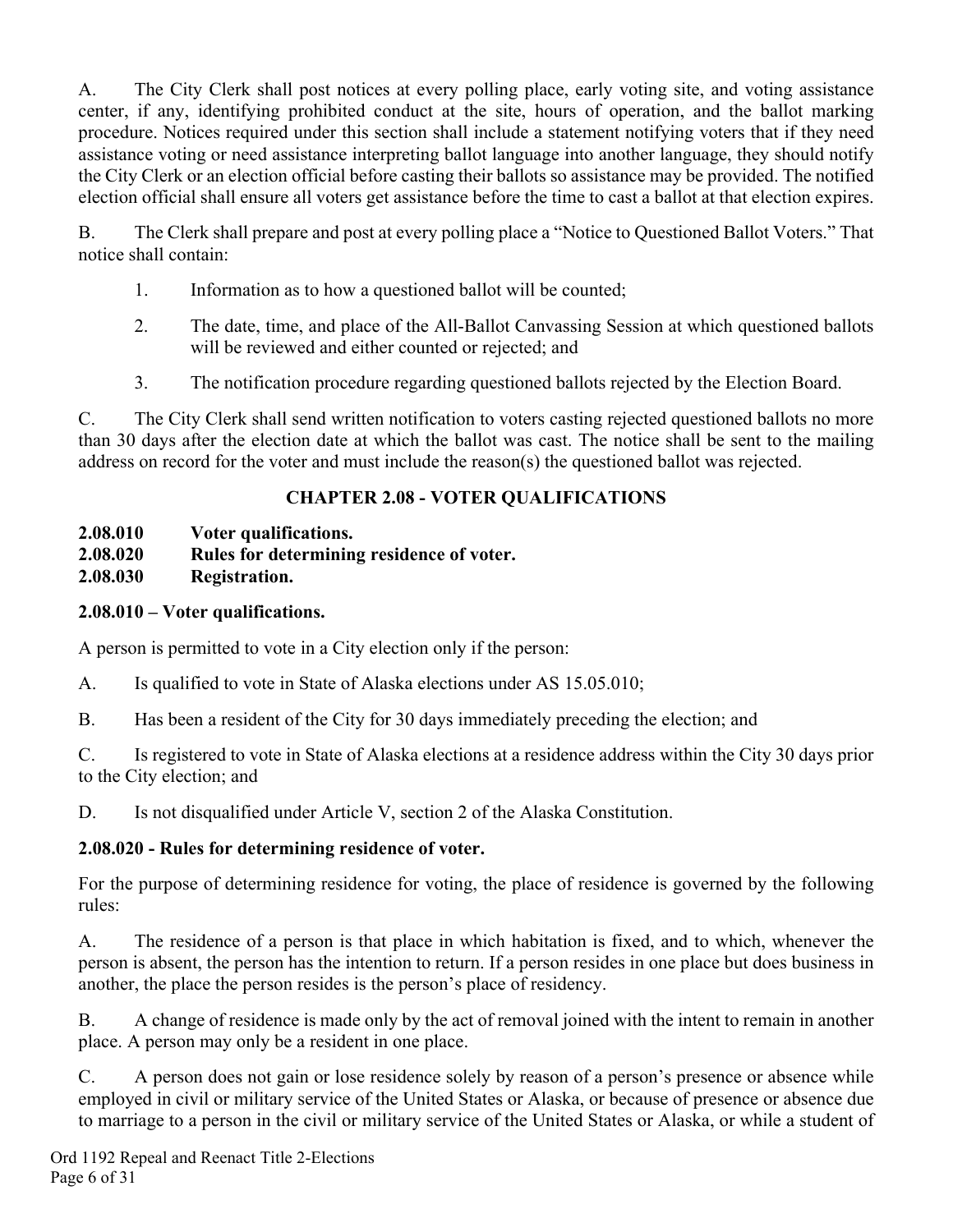an institution of learning, or while kept in an institution or asylum at public expense, or while confined in a public prison, or while residing upon an Indian or military reservation, or while residing in the Alaska Pioneers Home.

D. A person does not lose residence if the person leaves home and goes to another country, state, or place within this state for temporary purposes only and with the intention of returning.

E. A person loses residence in Alaska if the person votes in an election held in another state, either in person or by U.S. or electronic mail, and will not be eligible to vote in Alaska until again qualifying under AS 15.05.

F. The term of residence is computed by including the day on which the person's residence commences and by excluding the day of election.

#### **2.06.030 - Registration.**

A person may vote in an election only if the person is a qualified voter under the Alaska State Constitution, State of Alaska laws, City Charter and this Code and the person has registered as required by State of Alaska law and CMC 2.06.010.

### **CHAPTER 2.10 - CANDIDATE QUALIFICATIONS**

- **2.10.010 Candidate qualifications.**
- **2.10.020 Declaration of candidacy form and requirements.**
- **2.10.030 Candidate eligibility-complaint and review process.**

### **2.10.010 - Candidate qualifications**

A. Any person is eligible for City office if the person is a qualified voter of the State of Alaska and a resident of the City for at least one year immediately preceding filing for office.

B. A person must declare candidacy on the form and in the manner prescribed in CMC 2.10.020 not earlier than the posting of the notice of offices to be filled under CMC 2.06.030 nor later than 30 business days before the election.

### **2.10.020 - Declaration of candidacy form and requirements.**

A. A person who seeks to be a candidate for elected office with the City shall complete, execute, and file a declaration of candidacy on a form provided by the City Clerk and shall sign the declaration of candidacy form under oath before an authorized official.

B. The declaration of candidacy shall be on a form provided by the City Clerk and shall certify that: (1) the person is qualified to run for the office sought; (2) the person meets all the requirements for holding the office sought by that person; and (3) all the information in the declaration of candidacy is true and accurate.

C. A declaration of candidacy shall also identify the elected office for which the person is declaring and provide the person's full name, residence and mailing addresses, main telephone number, and email address. Unless the person specifically requests otherwise, the full name provided in the declaration will appear on the ballot.

D. Any candidate may amend, revise or withdraw the declaration of candidacy at any time up to the time the names are submitted to the printer for placement on the ballot. Requests for amendments, revisions or withdrawal under this subsection must be submitted to the City Clerk in writing. Any amendments or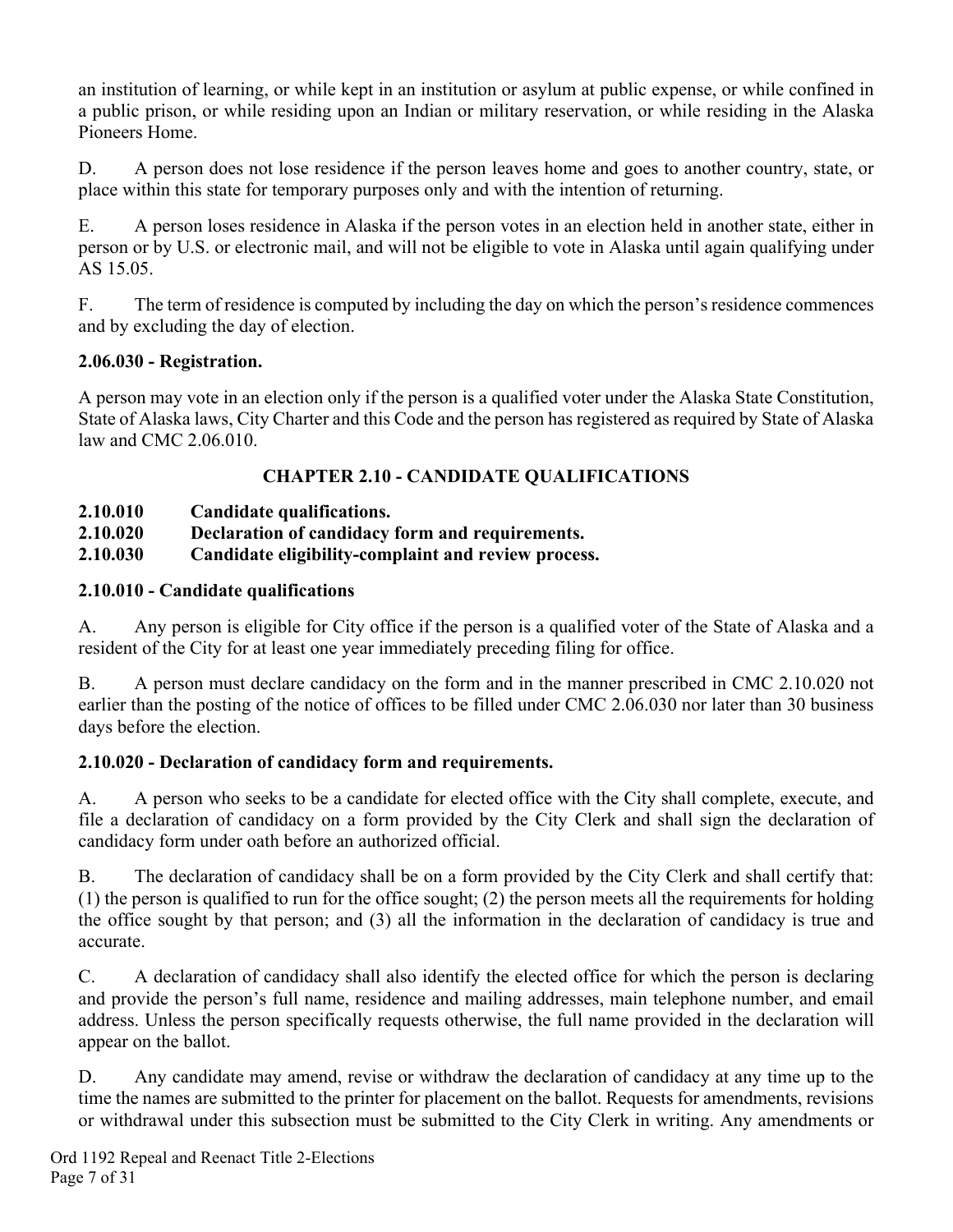revisions to a declaration, other than updates to candidate contact information, shall require certification of the form as revised and the candidate's signature on the revised form attesting that the form, as revised contains true and accurate information.

### **2.10.030 - Candidate eligibility-complaint and review process.**

A. The City Clerk shall notify a person filing a declaration of candidacy form in writing within four business days if the declaration form is deficient and the reasons for the deficiency. A person may file a new declaration of candidacy within the declaration period identified in CMC 2.10.020(D).

B. The City Clerk shall determine whether each candidate filing a declaration of candidacy for City office is qualified by law. At any time before the election, the Clerk may disqualify a candidate whom the Clerk determines is not qualified under law.

C. Any person may question the eligibility of a candidate who has filed a declaration of candidacy by filing a complaint with the City Clerk. The complaint must include the name, mailing address, contact phone number, and signature of the person making the complaint and the grounds for challenging the candidate's eligibility.

D. Upon receipt of a complaint under this Section, the Clerk shall notify the challenged candidate in writing within three business days of receiving the complaint and request that the candidate provide the Clerk with any evidence supporting the candidate's eligibility no more than three business days after the notice of complaint has been sent to the candidate.

E. The Clerk will review any evidence relevant to the candidate's eligibility presented with the complaint, by the candidate or otherwise available to the Clerk. After reviewing the evidence, the Clerk will either:

- 1. issue a final written decision supporting the candidate's eligibility if the Clerk finds that a preponderance of the evidence supports the eligibility of the candidate; or
- 2. issue a final written decision notifying the candidate of the candidate's ineligibility for office.

F. The Clerk shall issue the final written decision within 10 business days of receiving the complaint. The City Clerk's decision is final.

## **CHAPTER 2.12 – BALLOTS**

**2.12.010 Ballots-form.** 

- **2.12.020 Ballots-preparation and distribution.**
- **2.12.030 Ballots-sample.**

# **2.12.010 – Ballots-form.**

A. The City Clerk shall prepare and furnish all official ballots in City elections to facilitate fairness, simplicity, and clarity in the voting procedure, to reflect most accurately the intent of the voter, and to expedite the administration of elections.

The following directives shall all be followed in preparing the ballot:

- 1. The City Clerk shall determine the size of the ballot, the type of print, necessary additional instruction notes to voters, and other similar matters of form not provided by law.
- 2. The City Clerk shall print the ballots on white paper.

Ord 1192 Repeal and Reenact Title 2-Elections Page 8 of 31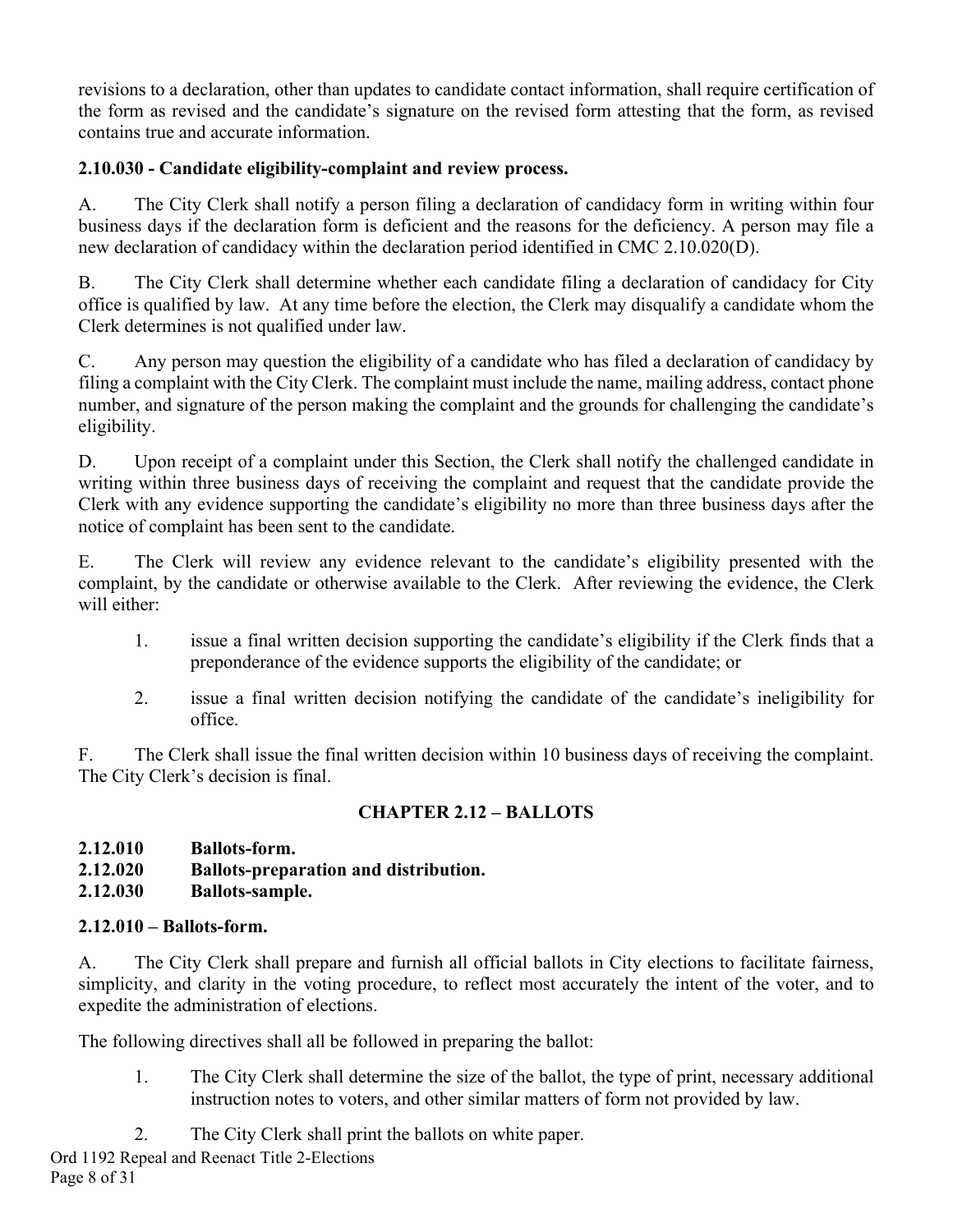- 3. The Clerk shall number ballots in series to assure simplicity, preserve confidentiality, and to prevent fraud.
- 4. The names of the candidates shall be rotated so that each candidate name is listed in each position on the ballot on, as near as possible, an equal number of printed ballots. The first rotation shall include moving the first name to the last position and the second position to the first position. This pattern of rotation should be followed until each candidate's name has appeared first.
- 5. Each ballot shall bear the words "Official Ballot," the date of the election and shall identify the election as "Cordova General Election" or "Cordova Special Election" as appropriate.
- 6. Candidates for the same office shall be placed on one ballot. The title of each office to be filled shall be followed by the printed names of all candidates for that office and provisions shall be made on the ballot for write-in candidates equal in number to the positions to be filled.
- 7. On the ballot between the title of the office and names of the candidates shall be placed the instruction "vote for one" or "vote for two," as applicable.
- 8. The length of the term shall be specified after the title of the office to be filled with the phrases "for one-year term," "for two-year term" or "for regular three-year term," as applicable.
- 9. The names of the candidates shall be printed as they appear on the declaration of candidacy and may include a nickname or familiar form of the proper name requested and specified on the declaration of candidacy.
- 10. Ballot propositions and questions shall be placed on the ballot in the manner prescribed by the Clerk. Provisions shall be made for marking the proposition "Yes" or "No." All ballot propositions shall be stated in the affirmative and not the negative so that a "yes" vote will always mean that the voter approves of the affirmative of a proposition and not the negative, and a "no" vote disapproves the affirmative statement of an issue.

#### **2.12.020 - Ballots-preparation and distribution.**

A. The Clerk shall possess the printed ballot at least 25 days before each election. At that time, the ballots may be inspected by any candidate whose name is on the ballot or by the candidate's authorized representative, and any discovered mistake shall be corrected as soon as possible.

B. The City Clerk may contract for the preparation and printing of the ballots without obtaining competitive bids.

C. Sufficient ballots for the number of registered voters shall be made available to election officials. The ballots shall be delivered in a separate sealed package with the number of ballots enclosed clearly marked on the outside of the package. The Election Board chairperson or a designated election official shall sign a certificate confirming receipt of the ballots.

D. All official ballots, whether voted or not voted, shall be kept in a secure manner until destroyed in accordance with the City's record retention schedule. The City Clerk shall provide for the security of ballots during transportation and storage. Voted ballots may not be inspected or handled by a member of the general public.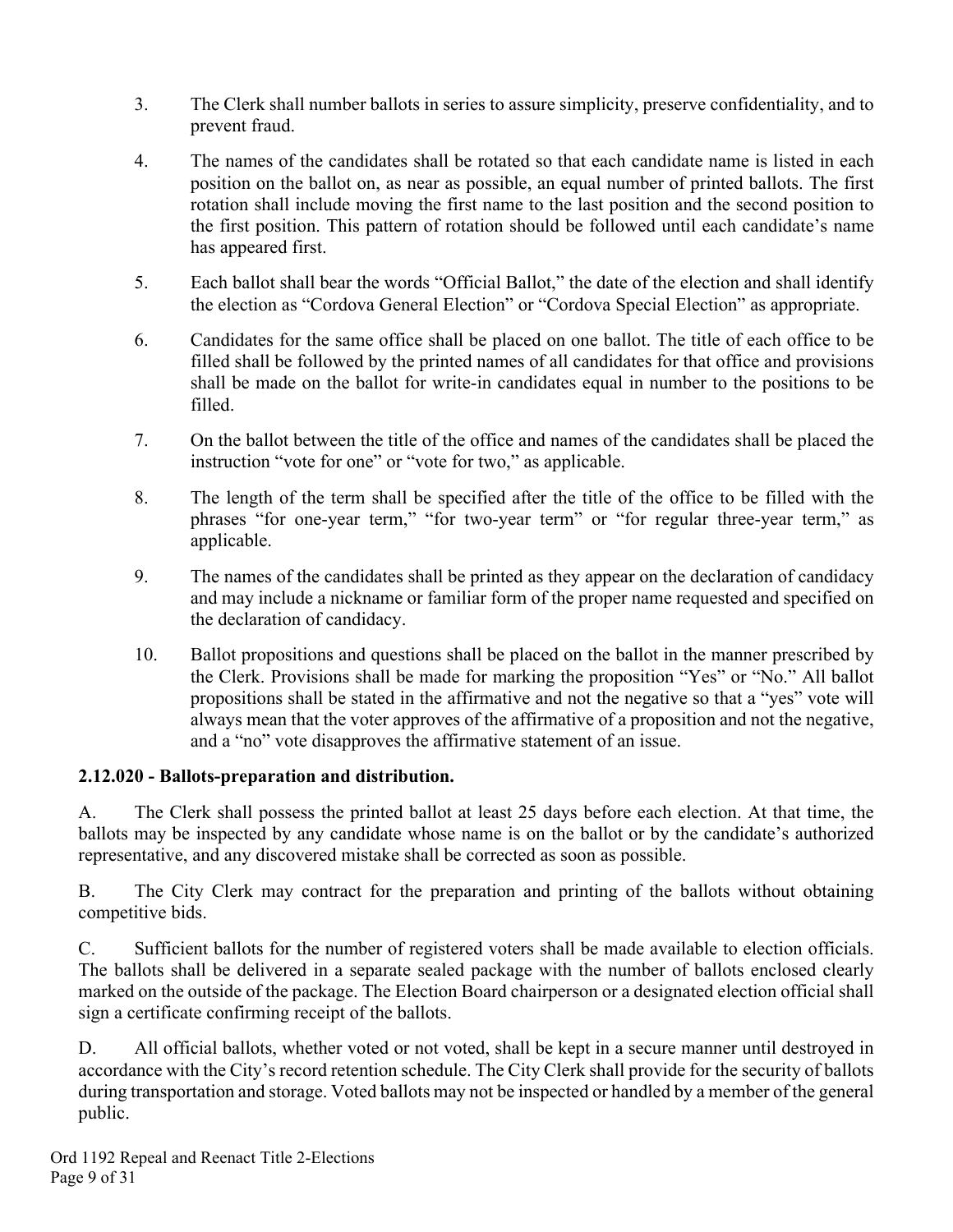E. No ballots shall be taken from the polling place before the closing of the polls, unless the Clerk for good cause directs that the ballots be removed. A record shall be kept by the election officials of the ballots removed from the polling place.

F. If emergency ballots are needed in carrying out an election, the City Clerk shall be responsible for the preparation and distribution of those ballots. Emergency ballots shall be in the same form as the regular ballots at that election, and have a serial number listed on each ballot.

## **2.12.030 – Ballots-sample.**

A. In each City election, the City Clerk shall have sample ballots printed on colored paper identical in form to the official ballot for that election and shall make such sample ballots available in the polling place. All sample ballots for each election shall be made available to the public in the City Clerk's office and on the City's website.

B. The City Clerk shall provide voting booths at the polling place with appropriate supplies and conveniences to enable each voter to mark that voter's ballot screened from observation. Ballot boxes shall be placed outside of the voting booths in plain view of Election Board members, voters and other persons at the polling place.

### **CHAPTER 2.14 - OPERATION OF THE POLLS ON ELECTION DAY**

- **2.14.020 Opening of polling place.**
- **2.14.030 Keeping of register.**
- **2.14.040 Voter identification and qualification at a polling place.**
- **2.14.050 Voting procedure at a polling place.**
- **2.14.060 Voter assistance.**
- **2.14.070 Write-in candidates.**
- **2.14.080 Questioned ballot-issuance and voting procedure.**
- **2.14.090 Poll watchers.**
- **2.14.100 Prohibited acts while polls are open.**
- **2.14.120 Closing of the polls-polling places and drop boxes.**

## **2.14.020 - Opening of polling place.**

A. On election day, the Election Board shall open polls for voting at 7:00 a.m. and keep the polls open continuously for voting until 8:00 p.m.

B. The City Clerk shall furnish an adequate supply of official ballots, sample ballots, and all other necessary supplies and materials to the Election Board before the City election.

C. The City Clerk shall prepare instructions explaining to the voters how to obtain ballots, how to mark them, how to obtain information from Election Board members and how to obtain new ballots to replace those destroyed or spoiled. These instructions shall be printed on cards in large, clear type and shall be distributed to the Election Board to be prominently displayed in each polling booth.

D. Before issuing any ballots, election officials must, in the presence of any persons assembled at a polling place, open and exhibit the ballot box to be used at that polling place to demonstrate that it is empty. The ballot box shall then be closed and sealed and shall not be opened again or removed from the polling place until the polls have closed.

## **2.14.030 - Keeping of register.**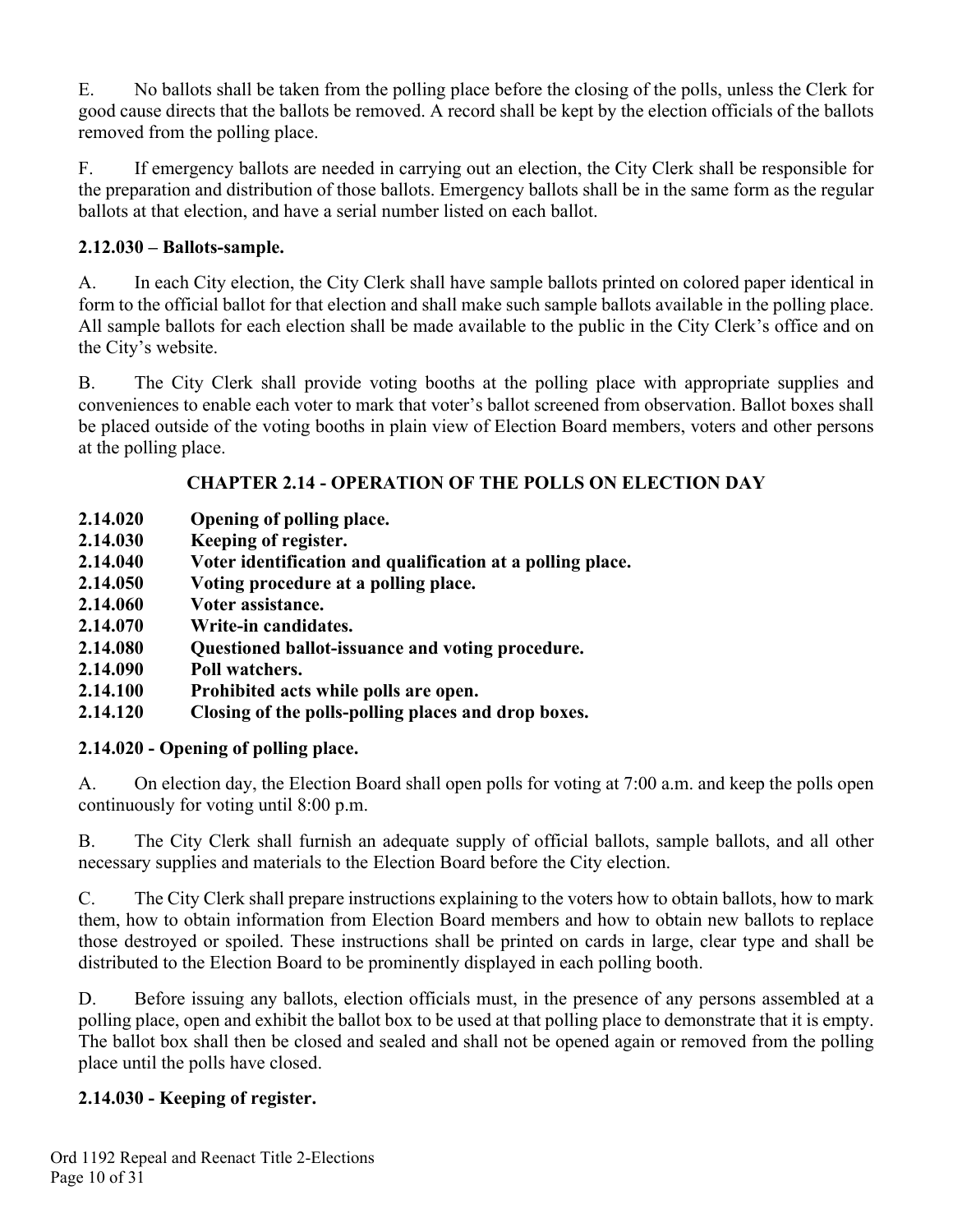The election officials shall keep an original register or registers in which each voter shall sign the voter's name. The names of persons who offer to vote but who actually do not vote, and a brief statement of explanation shall be recorded in the register. The signing of the register constitutes a declaration by the voter that the voter is qualified to vote in the election. A copy of the register shall be returned to the state elections supervisor for recordation of voter history.

## **2.14.040 -Voter identification and qualification at a polling place.**

A. Before being allowed to vote at a polling place, each voter shall exhibit to an election official one form of identification, which may be an official voter registration card, birth certificate, driver's license, passport, hunting or fishing license, state identification card or tribal identification card.

B. An election official may waive the identification requirement if the election official knows the first and last name of the voter.

C. Voters who cannot exhibit a satisfactory form of identification and voters whose name does not appear on the official registration list at a polling place have a right to cast a questioned ballot and an election official shall inform them of that right.

D. An election official shall question, and any other person qualified to vote may question, a person attempting to vote if the questioner has good reason to suspect that the questioned person is not qualified to vote in the election. All questions regarding a person's qualifications to vote shall be made in writing and shall specify the reason for questioning a person's qualifications. A questioned person has a right to cast a questioned ballot and an election official shall inform them of that right.

### **2.14.050 - Voting procedure at a polling place.**

A. When a voter has qualified to vote, an election official shall give the voter an official ballot. The voter shall enter a booth or private place to mark the ballot. A person may only cast one ballot in an election. After the voter has marked the ballot, the voter shall deposit the ballot in the ballot box in the presence of an election official unless the voter requests that an election official deposit the ballot.

B. Except as otherwise provided in this Title, a voter may not exhibit the voter's ballot to an election official or any other person in a manner that enables another person to ascertain how the voter marked the ballot.

C. If a voter mutilates, improperly marks, spoils or otherwise damages the voter's ballot, the voter may require, and the election official shall provide another ballot upon the voter returning the damaged ballot to the election official. The election official shall record the replacement ballot number on the ballot accountability form and return the spoiled ballot unexamined to the voter who shall destroy and discard it immediately in the presence of an election official. A voter may obtain a maximum of three replacements for each ballot in an election.

D. The ballot box at any polling place shall be public and in full view of persons present. The Election Board shall not permit anyone present to interfere in any way or to distract the Election Board from its duties.

### **2.14.060 - Voter assistance.**

A qualified voter may request assistance to vote or bring up to two persons to assist them in casting a ballot. If a voter requests assistance from an election official, the election official shall assist the voter. Persons assisting a voter must take an oath before an election official, and election officials shall take an oath before the City Clerk, promising, under penalty of perjury, not to divulge to anyone any information contained on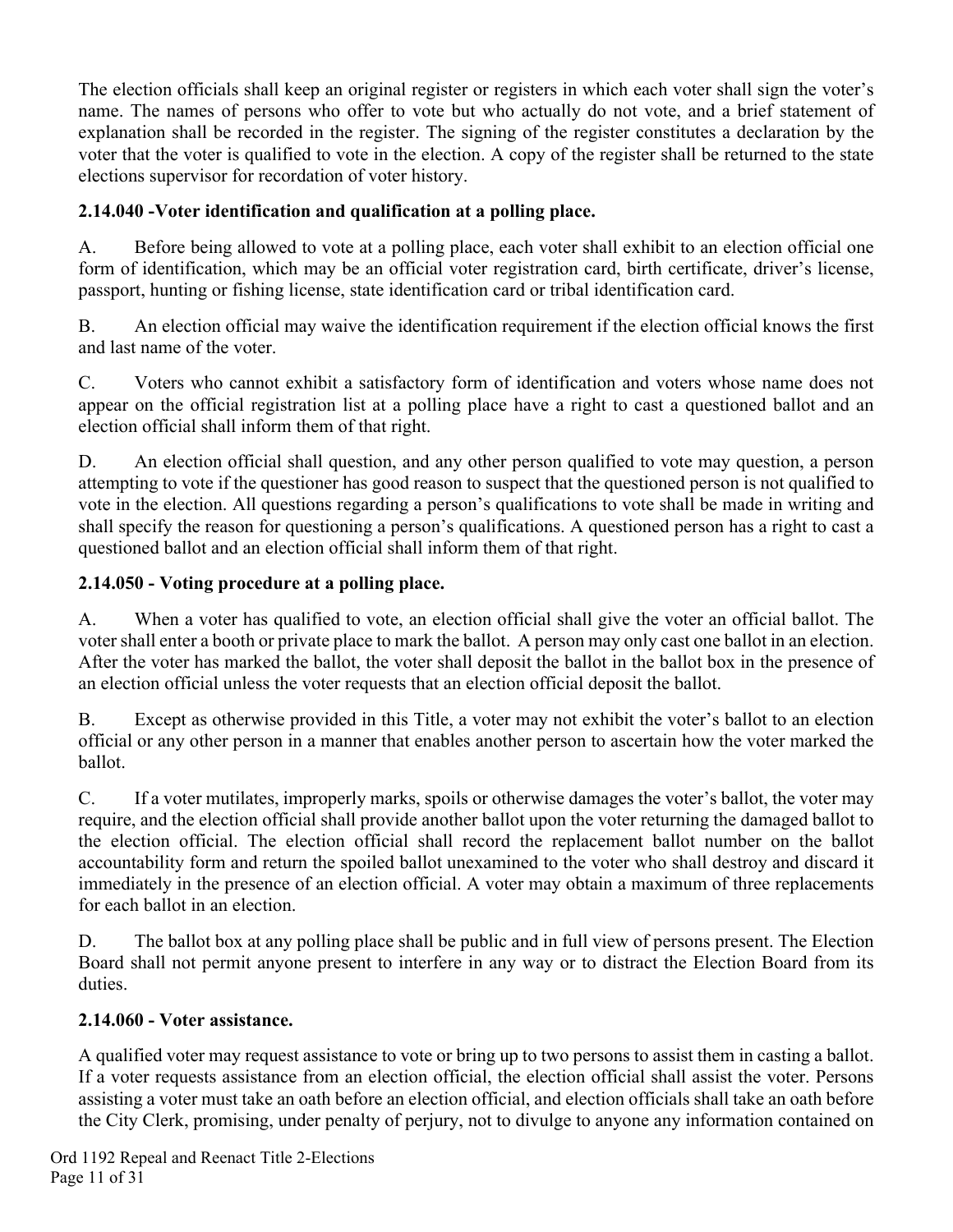the assisted voter's ballot. A candidate in the election or an immediate family member of a candidate in the election may not provide assistance to a voter in that election.

### **2.14.070 -Write-in candidates.**

In order to vote for a write-in candidate, the voter must write in the candidate's name in the space provided and mark the box to the left of the space for write-in candidate's names. Stickers bearing the candidate's name may be affixed to the ballot in the space provided for writing in a candidate's name but only if the write-in votes or ballots are otherwise permitted. If a sticker is affixed to the ballot, the voter must also mark the box opposite the sticker in order for the vote to be counted.

## **2.14.080 - Questioned ballot-issuance and voting procedure.**

A. An election official may require a voter to cast a questioned ballot if the voter's qualifications or eligibility to cast a ballot at a specific polling place are in question.

B. Except as otherwise required in this section, a voter who casts a questioned ballot shall comply with the voting procedures under this Title. All persons required to cast a questioned ballot must take an oath or affirmation on a form provided by the election official attesting that the person is qualified to vote in the election and has not yet voted in the election before being permitted to cast their questioned ballot. If the questioned voter refuses to execute the oath, that person may not vote in the election.

B. After casting a questioned ballot, the voter shall insert the ballot into a small envelope and put the small envelope into a large envelope on which the voter's oath is located. The larger envelope shall also contain a signed statement by the election official identifying the reasons why the voter's ballot is in question. The larger envelope shall be sealed and placed in a large plain envelope kept for the deposit of all questioned ballots at that polling place. The envelope shall be endorsed with the City Clerk's name and title and the words "questioned ballots, to be opened only at the All-Ballot Canvassing Session." All envelopes containing questioned ballots shall be placed in the large plain envelope and delivered to the City Clerk with the other special ballots after the close of the Election Day Canvassing Session.

C. The Election Board shall review the questioned ballots and determine if they should be counted or rejected at the All-Ballot Canvassing Session.

## **2.14.090 - Poll watchers.**

Each candidate and initiative, referendum or recall sponsor may designate one poll watcher at the polling place to monitor election official conduct while the polls are open. No election official shall interfere with the poll watcher's ability to observe election official conduct. Poll watchers and the candidates or sponsors they represent must complete and submit a written Poll Watcher Authorization Form to the City Clerk in the manner specified on the form by 10:00 a.m. on the last business day before the election date. The City Clerk shall provide each polling place with a list of designated poll watchers before polls open. Poll watchers shall not interfere with the election process and may not handle any election supplies or materials, including ballots. A poll watcher who creates a public disturbance or violates any provision in this Code while observing may be removed by the police.

## **2.14.100 - Prohibited acts while polls are open.**

The following acts are prohibited in a polling place while the polls are open:

A. During the hours that the polls are open, an Election Board member may not discuss any political party, candidate or issue while on duty.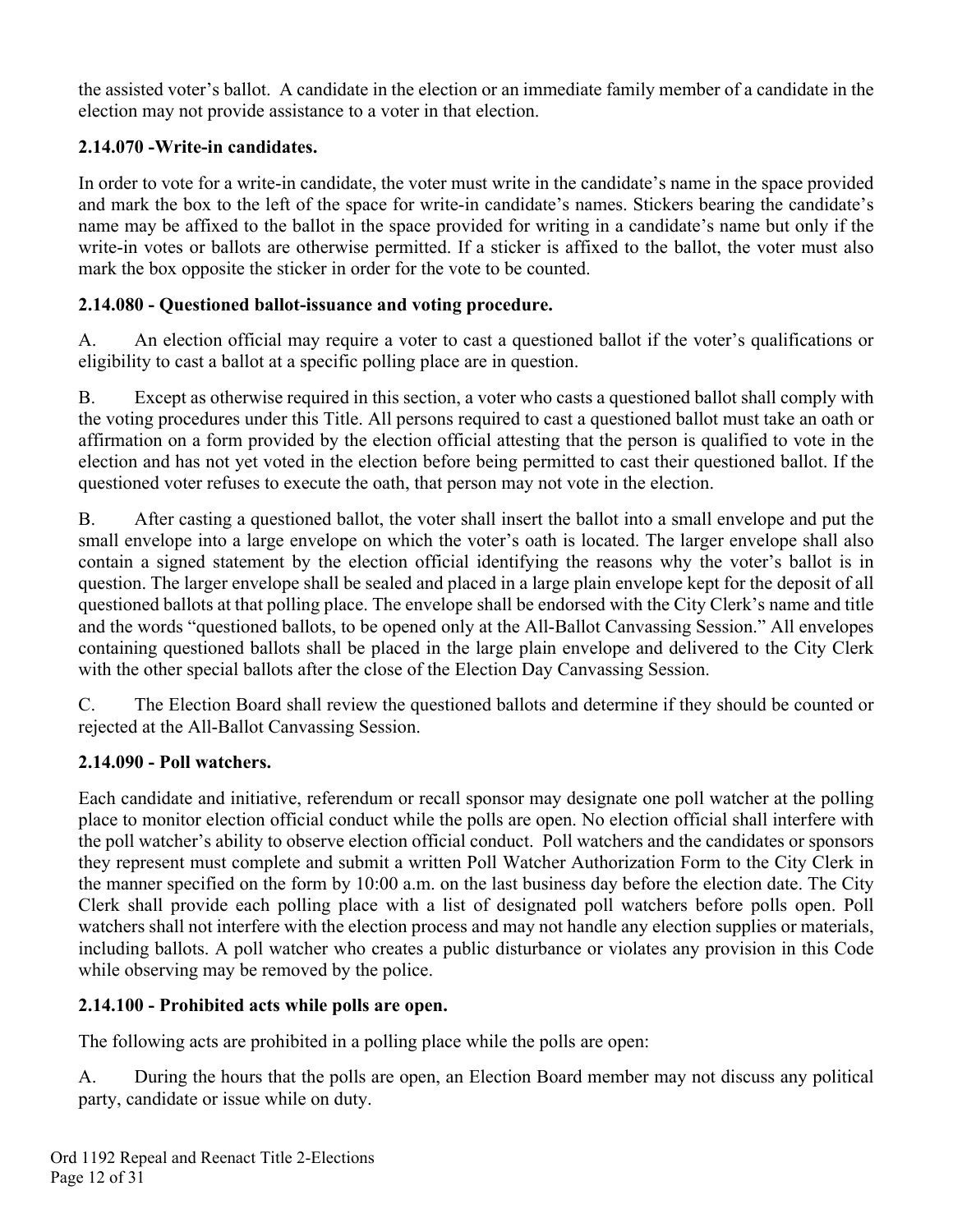B. During the hours the polls are open, a person who is in a polling place or within 200 feet of any entrance to the polling place may not display campaign buttons or literature or attempt to persuade a person to vote for or against a candidate, proposition or question. The election officials shall post warning notices at the required distance in the form and manner prescribed by the City Clerk.

C. During the time a drop box is open for voting, a person within 50 feet of a drop box may not display campaign buttons or literature or attempt to persuade a person to vote for or against a candidate, proposition or question nor may a person within 50 feet of a drop box open for voting physically display a photo, video, or other image of a marked ballot to another person also within 50 feet of the drop box.

D. Except as provided for absentee ballots, a voter may not leave a polling place with the official ballot that the voter received to mark.

E. A voter may not exhibit the voter's ballot to an election official or any other person so as to enable any person to ascertain how the voter marked the ballot. This does not apply to the voter who is being assisted in accordance with this Title.

F. While the polls are open, an election official may not open any ballot received from a voter, mark a ballot in a manner that permits the official to recognize the ballot or otherwise attempt to learn how a voter marked a ballot or allow the same to be done by another person.

G. An election official may not allow a ballot to be placed in the ballot box that the official knows to have been unlawfully exhibited by the voter. A ballot unlawfully exhibited shall be recorded as a spoiled ballot and destroyed.

H. Except as otherwise expressly permitted under this Title, not more than one person shall occupy the booth or voting compartment at the same time and no person shall be permitted to occupy an election booth or compartment longer than shall be necessary for voting.

## **2.14.120 - Closing of the polls-polling places and drop boxes.**

A. Polls shall be declared closed at 8:00 p.m. but voters in line to vote at 8:00 p.m. shall be permitted to cast their ballots. At 7:45 p.m. and again at 8:00 p.m., election officials shall announce to all individuals present at the polling place the current time and that polls close at 8:00 p.m. Failure to make the announcement at 15 minutes before closing time shall not in any way invalidate the election or extend the time for closing of the polls.

B. Ballot drop boxes shall be closed at the same time that the polls close on the election date. Two designated election officials shall together remove the ballot envelopes from the drop box and place those envelopes in an envelope or container labeled "Drop Box Ballots" and shall identify the location of the drop box on the envelope or container label. The label shall also contain certification by the designated officials of the date and time that the ballots were removed from the drop box. The envelope or container shall be immediately transferred to the City Clerk's office.

## **CHAPTER 2.16 - ALTERNATIVE VOTING METHODS**

- **2.16.010 Alternative voting methods.**
- **2.16.020 Early in-person voting.**
- **2.16.030 Absentee voting-requesting an application.**
- **2.16.040 Absentee voting-application content.**
- **2.16.050 Absentee ballot-application process.**
- **2.16.060 Casting an absentee ballot.**
- **2.16.070 Absentee voting a special needs ballot.**

Ord 1192 Repeal and Reenact Title 2-Elections Page 13 of 31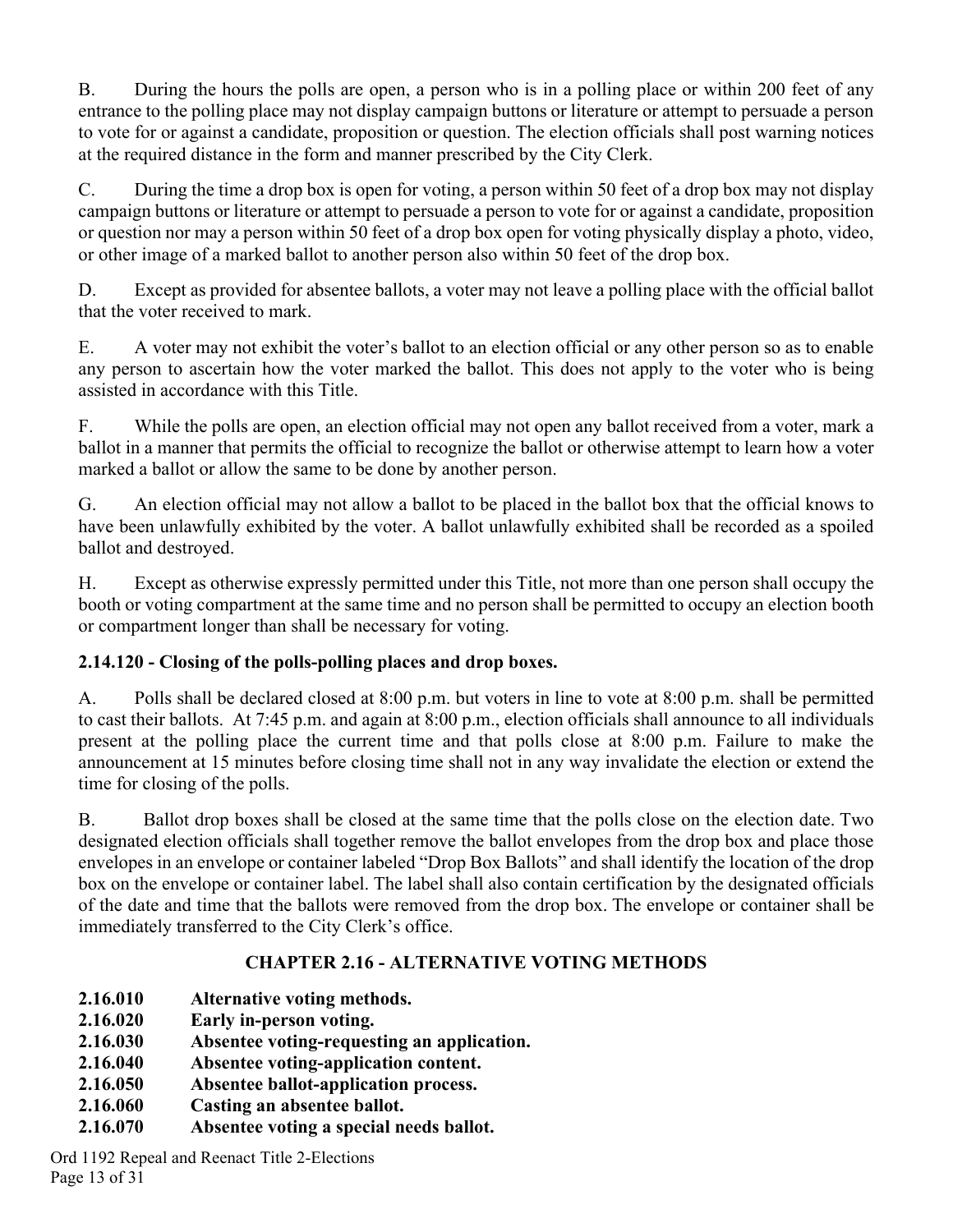#### **2.16.080 Absentee voting-by electronic transmission.**

#### **2.16.090 Absentee voter list.**

#### **2.16.010 - Alternative voting methods.**

- A. In addition to voting at a polling place on the election date, qualified voters may cast a ballot:
	- 1. In-person at an early voting site;
	- 2. Absentee submitted by-mail;
	- 3. Absentee submitted at a drop box;
	- 4. Absentee by electronic transmission, when this method is permitted by City Council in accordance with CMC 2.16.080; or
	- 5. Absentee by special needs ballot
- B. A qualified voter may vote an absentee ballot at any election for any reason.

### **2.16.020 - Early in-person voting.**

A. Qualified voters may cast a ballot at an early voting site designated by the City Clerk in the notice of election during the hours of operation of the early voting site. An early voting site will be open 21 days before the date of a regular election and shall close no later than 5:00 p.m. the day before the election date. The operating hours and location of an early voting site in a regular election and, if available, in a special election, shall be included in the notice of election required under CMC 2.06.020.

B. Early voting sites shall be considered polling places for purposes of this Title. Except as otherwise provided in this section, all procedures and requirements applying to polling places shall also apply to early voting sites and ballots cast at early voting sites shall be counted by the Election Board at the Election Day Canvassing Session.

### **2.16.030 - Absentee voting- requesting an application.**

- A. All qualified voters may apply for an absentee ballot:
	- 1. In-person at an early voting site; or
	- 2. By-mail; or
	- 3. Via electronic transmission.

B. An absentee ballot application requested by-mail must be postmarked no earlier than the first of the year in which the election is to be held and no later than seven business days before the election date.

C. An absentee ballot application request sent via electronic transmission must be received no earlier than the first of the year in which the election is to be held and no later than seven business days before the election date.

D. An absentee ballot application may be requested in-person at an early voting site during its hours of operation.

### **2.16.040 - Absentee voting-application content.**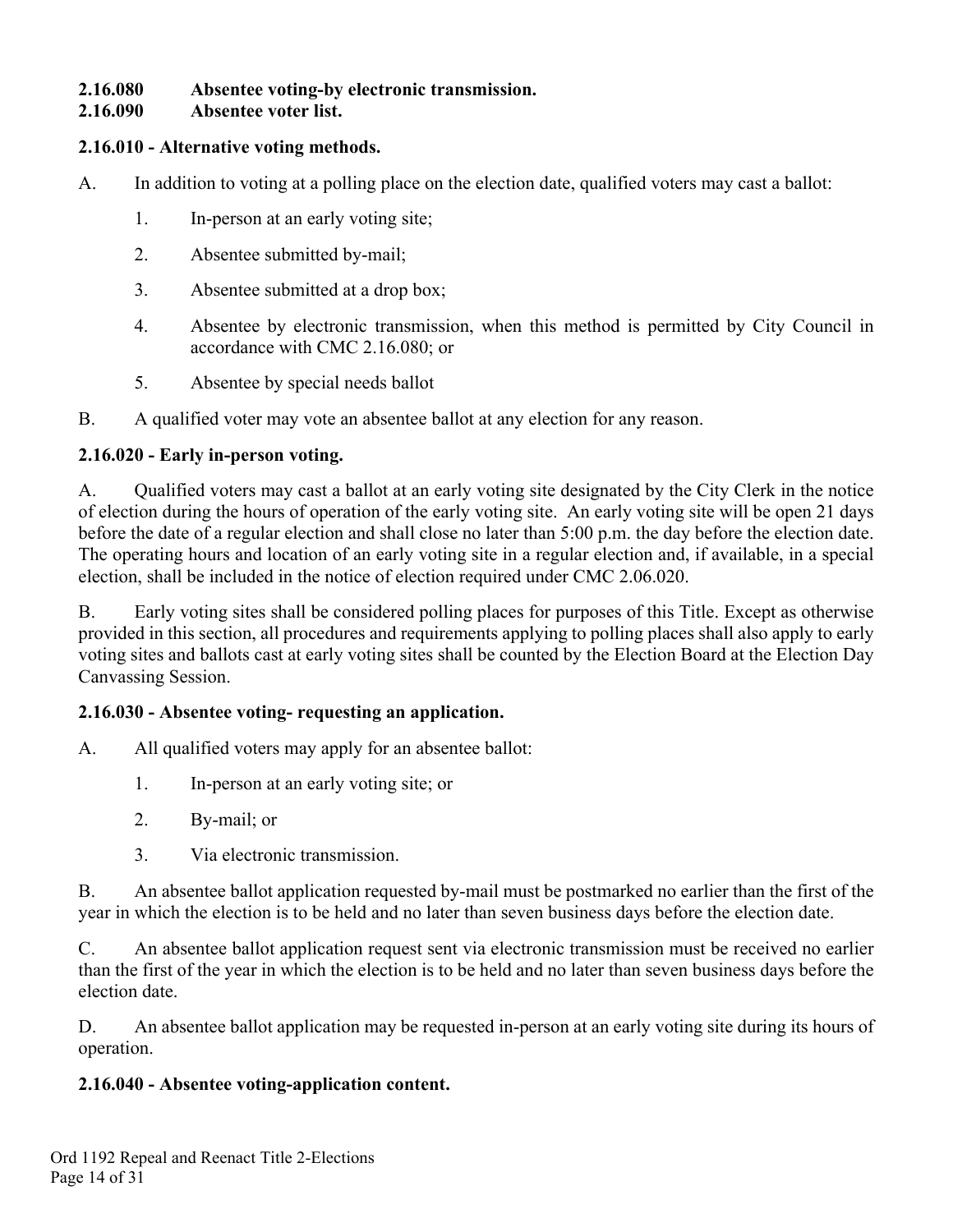Except as provided in CMC 2.16.070, all absentee ballot applications shall be either on a form provided by the City Clerk's office or in a letter containing the following information:

- 1. The applicant's full Alaska residence address;
- 2. The address to which the applicant desires the ballot to be mailed, or if the application requests delivery of a ballot by electronic transmission, the telephone electronic transmission number or email address to which the ballot is to be returned;
- 3. The applicant's signature;
- 4. A voter identifier such as voter number, the last four digits of the social security number, Alaska driver's license number, Alaska state identification number or date of birth.

### **2.16.050 - Absentee ballot-application process.**

A. After receipt of an absentee ballot application in-person, the City Clerk or election official shall provide the applicant voter with the ballot and other absentee ballot materials in-person and the voter may cast their absentee ballot by mail or at a drop box. The return envelope provided with the materials shall be addressed to the City Clerk.

B. After receipt of an absentee ballot application by mail or electronic transmission, the City Clerk shall send the ballot and other absentee voting materials to the applicant by first-class mail. The materials shall be sent or delivered as soon as they are ready for distribution. The return envelope sent with the materials shall be addressed to the City Clerk.

C. Before providing an absentee ballot, the City Clerk shall review the application and make a preliminary determination regarding the applicant's qualifications to vote. If the City Clerk has questions regarding the voter's qualifications, the City Clerk will notify the applicant and may require the applicant to comply with the questioned ballot procedure. An absentee voter casting a questioned absentee ballot shall be provided a ballot envelope by the City Clerk that identifies the ballot as questioned and provides the reasons for questioning. The questioned absentee ballots shall be placed in a separate envelope for questioned absentee ballots and transferred to the Election Board for review at the All-Ballot Canvassing Session.

### **2.16.060 - Casting an absentee ballot.**

A. Except as otherwise provided in CMC 2.16.070, upon receipt of the absentee ballot, the voter, in the presence of an authorized official, may proceed to mark the ballot in secret, to place the ballot in the provided secrecy sleeve, place the secrecy sleeve in the provided larger envelope, and sign the voter's certificate on the back of the larger envelope. The authorized official witnessing the voter properly mark the ballot in secret in accordance with this subsection shall date and sign the witness certificate on the outside envelope. Except as otherwise provided in this Title, if an authorized official is not reasonably accessible, a voter completing an absentee ballot by mail must have the ballot witnessed by a person over the age of 18 years. No person may receive a fee from the voter for attesting to any voter's certificate required under this section.

B. An absentee ballot cast by-mail must be mailed to the City Clerk no later than the election date. The date of postmark shall be evidence of the date the ballot was mailed. An absentee ballot submitted by-mail must be received by the City Clerk no later than 14 days after the election date.

C. An absentee ballot deposited in a drop box must be placed in the drop box by the close of polls on the election date.

Ord 1192 Repeal and Reenact Title 2-Elections Page 15 of 31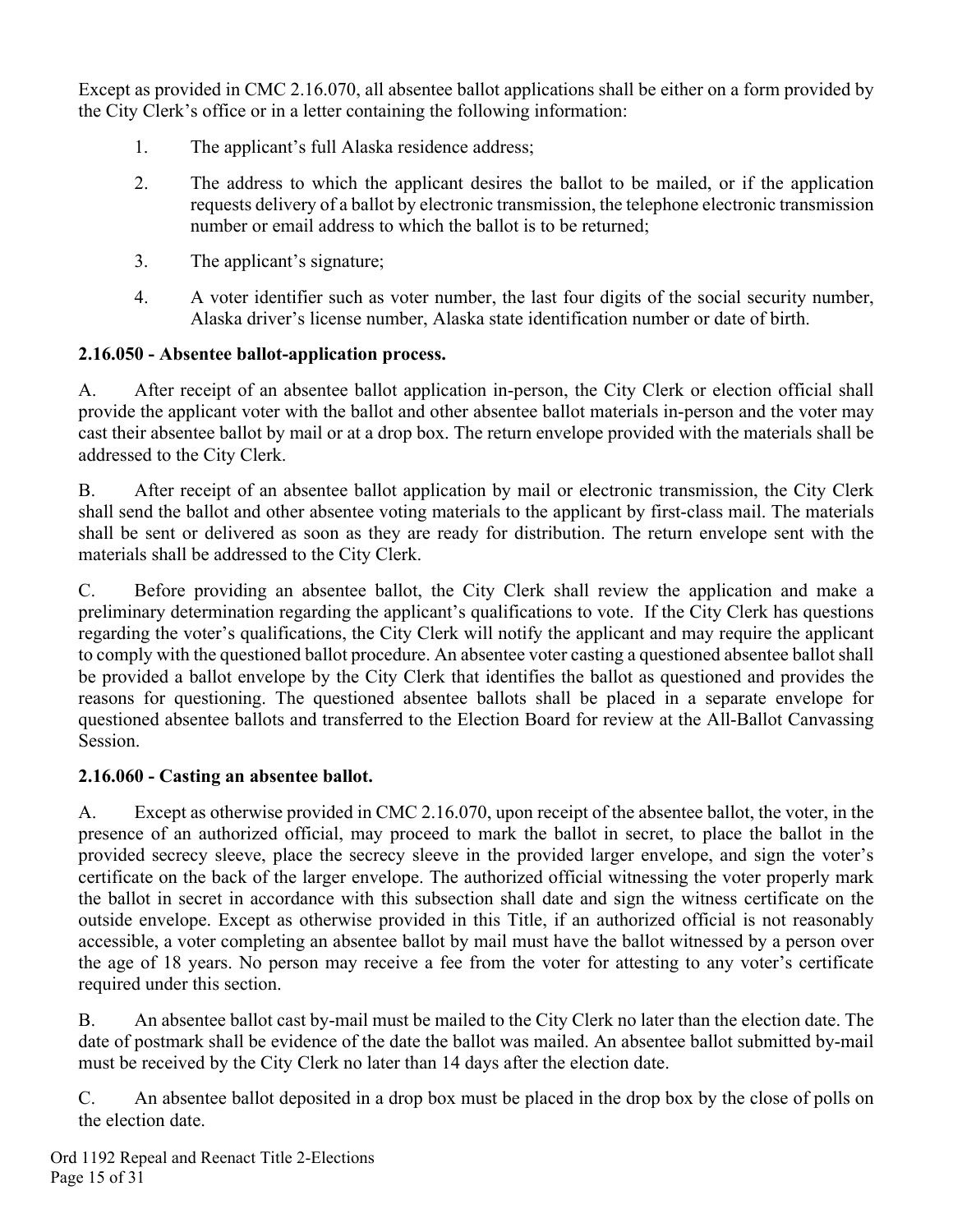D. The City Clerk shall maintain a record of the name of each voter to whom an absentee ballot is provided. The record must list the date on which the ballot is mailed or handed to the applicant, the date the City Clerk received the ballot, and the date(s) the ballot was executed and postmarked.

### **2.16.070 - Absentee voting a special needs ballot.**

A. A qualified voter who is unable to go to a polling place to vote because of disability, infirmity or confinement may vote absentee by special needs ballot. The voter may, through a representative, request a special needs ballot from an election official on election day or from the City Clerk up to 21 days before the election date.

B. A voter casting a special needs ballot shall mark the ballot in secret, place and seal the ballot in the provided plain envelope, and place and seal that envelope in the special needs oath and affidavit envelope provided in the special needs absentee voting material packet. The voter shall provide the information on the special needs oath and affidavit envelope and sign the voter's certificate in the presence of the representative. The representative shall sign as an attesting authorized official and date the voter's signature.

C. If the voter's disability, infirmity or confinement precludes the voter from performing any of the requirements of Subsection B of this Section, the representative may perform those requirements for the voter. The representative may not assist the voter in selecting a candidate or answering a question on the ballot.

D. The sealed envelope containing the voter's ballot may be returned to the City Clerk by-mail, deposited in a ballot drop box or hand-delivered to an election official at a polling place. The sealed envelope shall be processed in the same manner and subject to the same deadlines as absentee ballots under this Title.

E. Special needs ballots returned to an election official on election day, returned to an election official at an early voting site or deposited into a drop box shall be counted at the Election Day Canvassing Session.

### **2.16.080 - Absentee voting-by electronic transmission.**

A. Except as otherwise provided in this Title, Council may authorize absentee voters to submit ballots via electronic transmission at a City election. Absentee voting by electronic transmission must be approved by Council at least 60 days before the election and only after a public hearing before Council.

B. A ballot that is completed and returned by the voter by electronic transmission must:

- 1. Contain the following statement: "I understand that by using electronic transmission to return my marked ballot, I am voluntarily waiving a portion of my right to a secret ballot to the extent necessary to process my ballot, but expect that my vote will be held as confidential as possible," followed by the voter's signature and date of signature; and
- 2. Be accompanied by a statement executed under oath as to the voter's identity; the statement under oath must be witnessed by an authorized official or United States citizen who is 18 years of age or older.

C. A voter who returns the absentee ballot by electronic transmission must comply with the same deadlines for voting absentee by-mail, transferring the electronic transmission no later than the election date. The date of transmission shall be the date the City Clerk receives the electronic transmission unless an electronic receipt showing otherwise is produced. The absentee voter transmitting a ballot under this subsection may select an automatically generated receipt option but the City will not accept any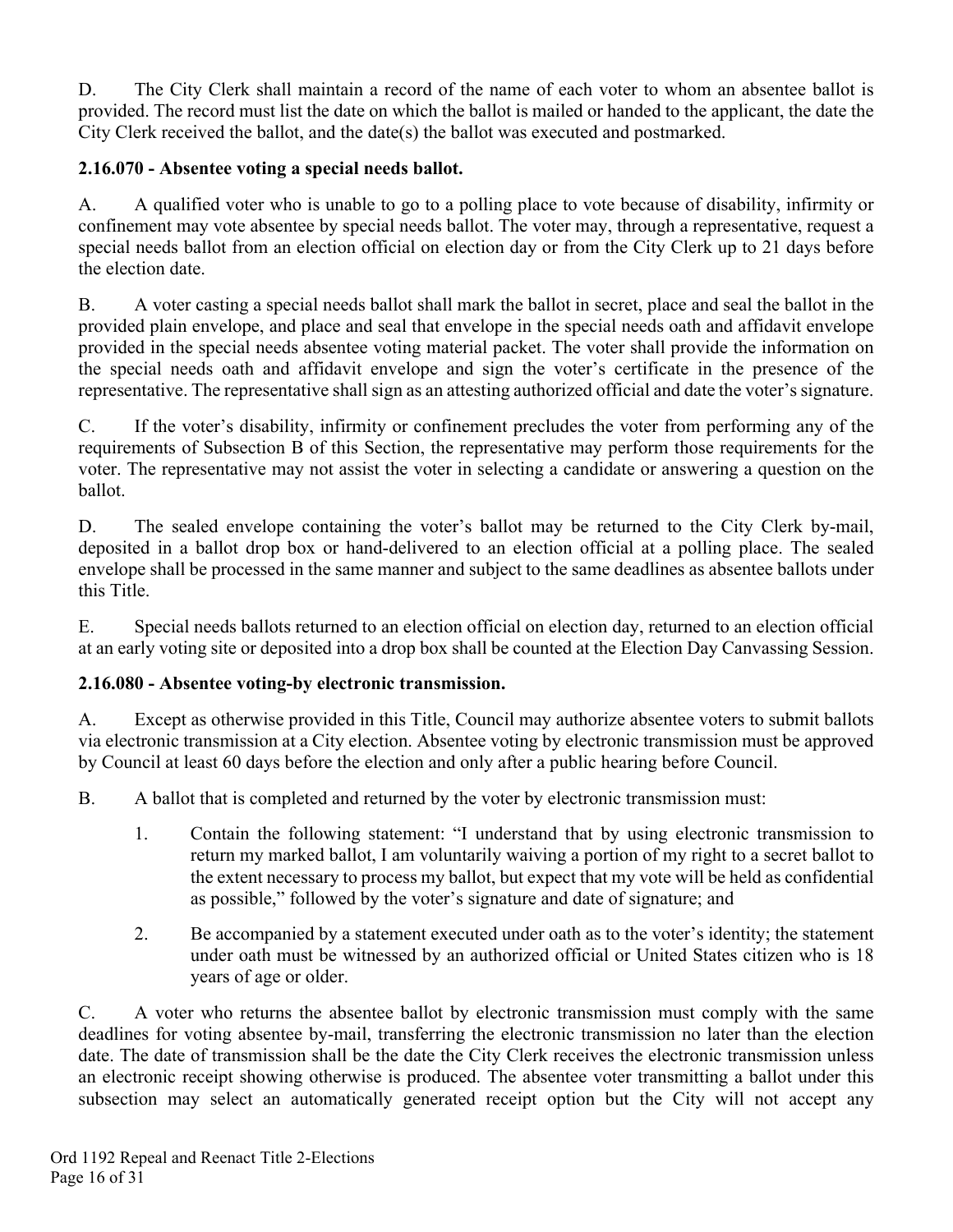electronically transmitted ballot that requires the City Clerk to take any action or make any statements or confirmations in order to receive an electronic transmission.

D. When a completed ballot is received by electronic transmission the Clerk will note the date of receipt on the ballot application log and, if the ballot is received on election day, the time of receipt. The City Clerk will then:

- 1. Remove the ballot portion of the transmission from the portion that identifies the voter;
- 2. Place the ballot portion in a secrecy sleeve;
- 3. Seal the secrecy sleeve in an outer envelope of the type used for ballots returned by mail, and seal that envelope;
- 4. Attach the voter identification portion to the outer envelope; and
- 5. Forward the outer sealed envelope to the Election Board for review with all other absentee ballots.

E. An electronically transmitted ballot shall be counted in the same manner as other absentee ballots, even though this procedure may reveal to one or more election officials the manner in which a particular voter cast that voter's ballot. Notwithstanding the inability to preserve the secrecy of the ballot from certain election officials under this subsection, it shall be unlawful to display a ballot received via electronic transmission in a manner revealing the way a voter case their ballot to any person other than the City Clerk, a member of the City Clerk's staff, an election official in the course of that official's duties, or an attorney advising the City Clerk on legal questions concerning the ballot.

#### **2.16.090 - Absentee voter list.**

The City Clerk shall maintain a record of the name of each voter to whom a ballot is delivered under this section. The record must list the date on which the ballot is mailed or provided by electronic transmission and the date on which the ballot is received by the City Clerk. The record shall be available for public inspection.

### **CHAPTER 2.18 - CANVASSING ELECTION RETURNS**

- **2.18.010 Election Day Canvassing Session.**
- **2.18.020 Ballot counting rules.**
- **2.18.030 All-Ballot Canvassing Session.**
- **2.18.040 Determination of elected candidates and passage of propositions.**
- **2.18.050 Validity of election—Certification by City Council.**

### **2.18.010 - Election Day Canvassing Session.**

A. Immediately after the polls close on the election date, the Election Board shall convene at a main polling place designated by the City Clerk and publicly conduct the "Election Day Canvassing Session."

B. In full view of those present, the Election Board shall open the ballot boxes, separate the questioned ballot envelopes from all other ballots, separate special needs ballot envelopes from all other ballots, and count the remaining ballots. The Election Board shall account for all ballots by completing the ballot statement form provided by the City Clerk, including the number of ballots received, voted, spoiled, unused, and destroyed. The Election Board shall also compare the number of questioned ballots with the number of questioned voters on the registry and shall note any discrepancies on the ballot statement.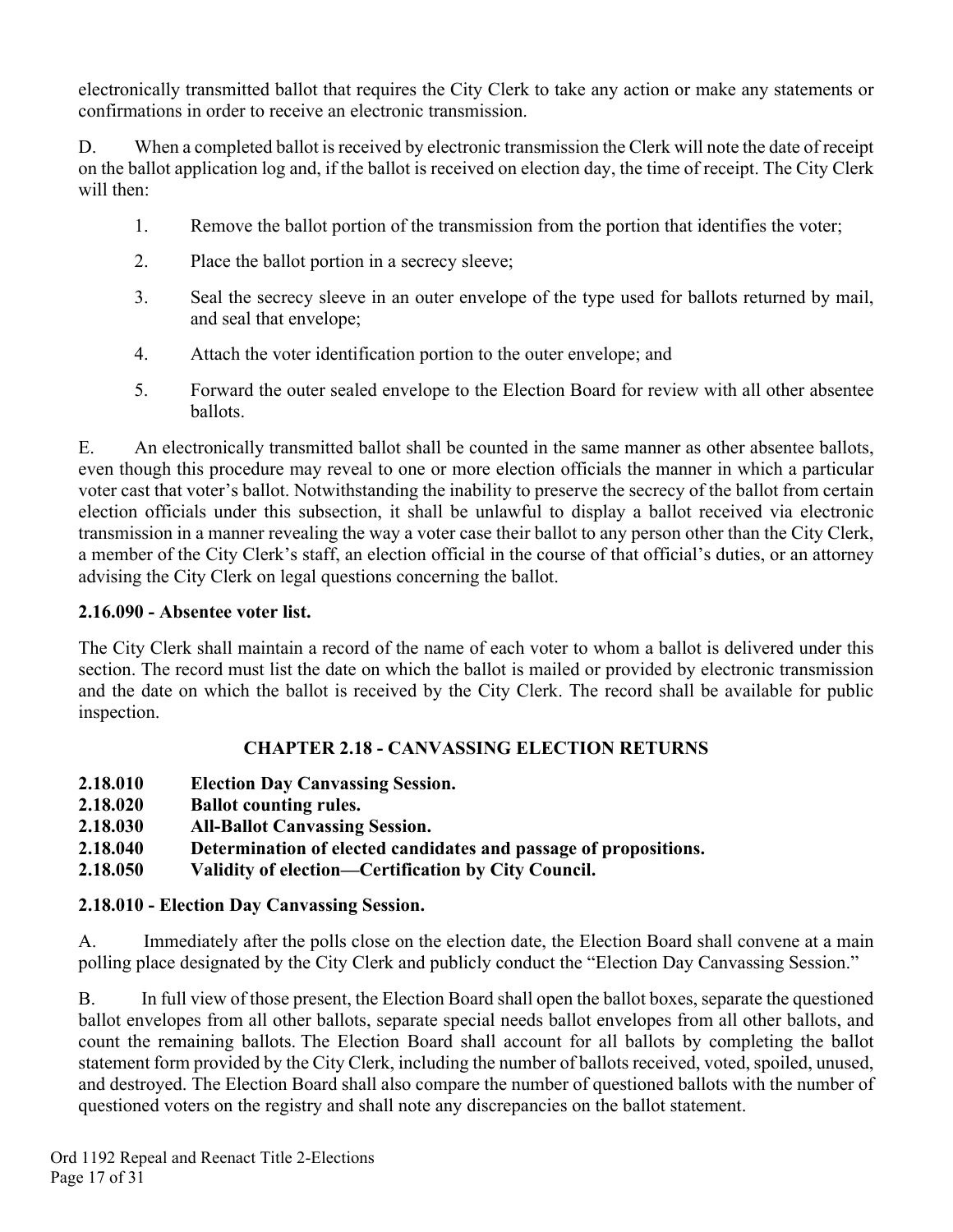C. After counting and separating the ballots, the Election Board shall count the votes cast. The election officials shall continue the count without adjournment until the count is complete.

D. At no time during the tallying of votes may anyone but the election officials handle the ballots. The ballots shall not be marked in any way by anyone during the tallying.

E. No ballot box or ballot, used or unused, may be removed from the polling place until all the ballots have been counted. The envelope or container containing questioned ballots shall be transferred to the City Clerk by an election official and shall remained sealed in the questioned ballot envelope or container until opened by the Election Board at the All-Ballot Canvassing Session.

F. After completing canvassing for ballots cast at polling places, the Election Board shall open the sealed envelope or container containing ballots from early voting sites and all drop boxes. The Election Board shall also open the sealed envelope or container containing special needs ballots cast at a polling place. The Election Board shall apply the appropriate canvassing and verification procedures to those ballots. A separate ballot statement shall be completed for the early voting site, special needs, and drop box ballots and hand delivered to the City Clerk with the election day ballot statement. Drop box, special needs, and early voting site canvassing should be completed on the same day as the Election Day Canvassing Session.

G. The day of or the day after the election, the Election Board shall complete the "Certificate of Election Day Results" and provide the City Clerk two copies of this certificate signed by the Election Board chairperson. This certificate must include the number of votes cast for each candidate, the number of "yes" votes and "no" votes on each proposition and question on the ballot, and any additional information required by the City Clerk. The Election Board shall, immediately upon completion of the certificates, hand-deliver to the City Clerk both copies of the certificate and the register.

### **2.18.020 - Ballot counting rules.**

All ballots shall be tabulated according to the following rules:

A. A voter may mark a ballot only by the use of cross marks, "X" marks, diagonal, horizontal, or vertical marks, solid marks, stars, circles, asterisks, checks or plus signs that are clearly spaced in the box or touching the box on the left of the name of the candidate or proposition the voter desires to designate. The mark must not touch more than one box.

B. Failure to properly mark a ballot as to one or more candidates does not itself invalidate the entire ballot.

C. If a voter marks fewer names than there are persons to be elected to the office, a vote shall be counted for each candidate properly marked.

D. If a voter marks more names than there are persons to be elected to the office, the votes for that office shall not be counted.

E. Improper marks on the ballot shall not be counted and shall not invalidate marks for candidates or propositions properly made.

F. An erasure or correction invalidates only that section of the ballot in which it appears unless the intent of the voter is clear.

G. Votes for a write-in candidate shall not be counted unless that candidate has filed a declaration of candidacy with the Clerk in accordance with this Title.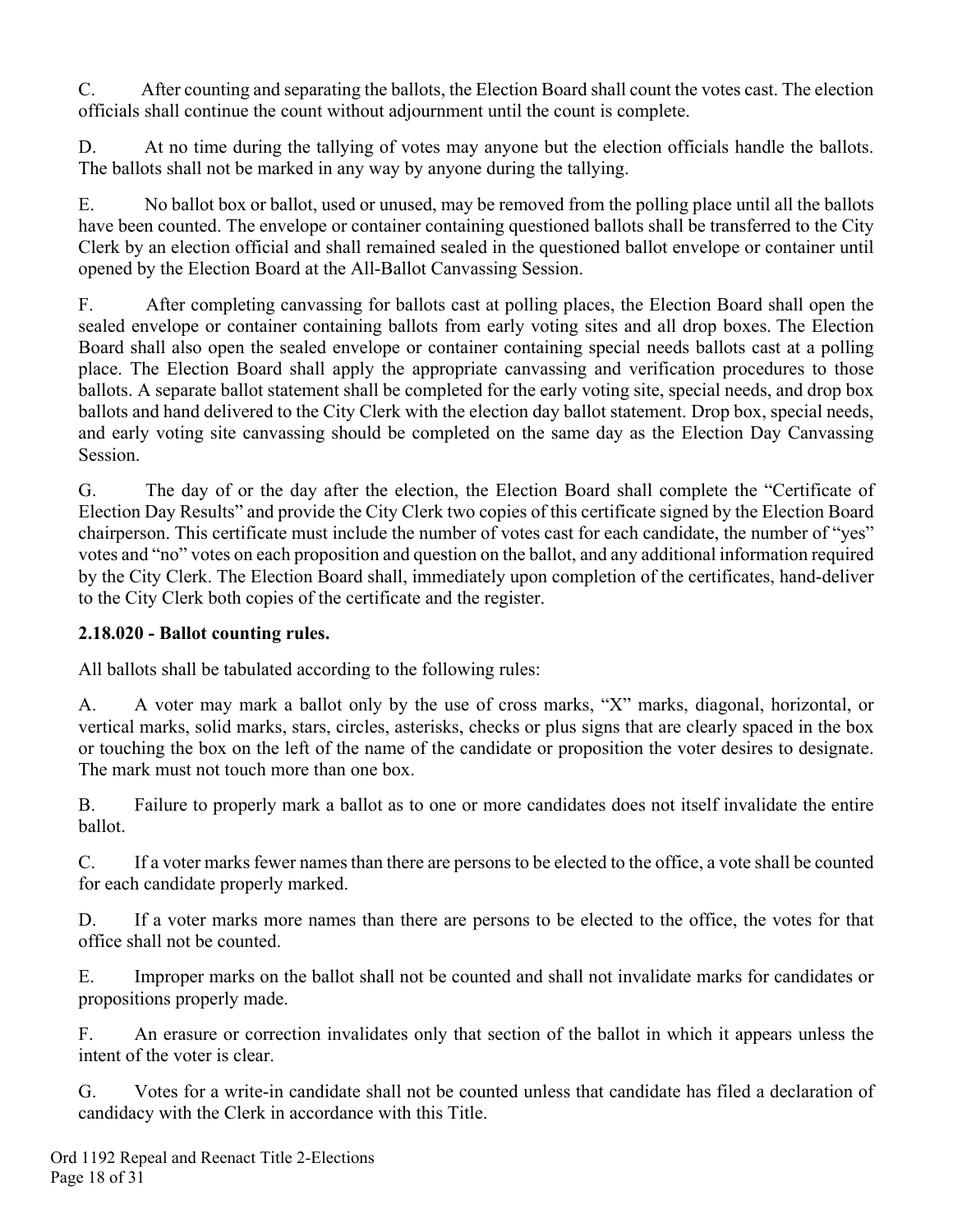H. If a voter casts more than one ballot in a single election, none of the ballots cast by that voter shall be counted.

I. The rules set out in this section are mandatory and there shall be no exceptions to them. A ballot may not be counted unless marked in compliance with these rules.

## **2.18.030 - All-Ballot Canvassing Session.**

A. Fifteen days after the election date, the Election Board shall hold a session called the "All-Ballot Canvassing Session" to count and canvass all ballots not counted at the Election Day Canvassing Session, including questioned ballots and absentee ballots submitted by-mail or by electronic transmission, when electronic transmission is authorized.

B. The All-Ballot Canvassing Session shall be conducted at a main polling place designated by the City Clerk and shall be open to the public. The ballots shall be opened and counted in full view of those present. The Election Board shall complete a ballot statement for all questioned and absentee ballots in the same manner required in CMC 2.18.010.

C. Before counting questioned and absentee ballots, the Election Board shall determine if the ballots are valid by reviewing the information on the outer ballot envelope. If the Election Board determines that the ballot is valid, the outer envelope may be opened, and the ballot counted. If the Election Board determines that the ballot is not valid, the Election Board shall write its determination on the ballot envelope and the reasons for it, label the ballot envelope "invalid" and place the invalid ballot in an envelope labeled "Invalid Ballots; Not counted." The "Invalid Ballots; Not Counted" envelope or container must remain in the custody of an election official and transferred to the City Clerk no more than 24 hours after the All-Ballot Canvassing Session. No more than 10 days after the All-Ballot Canvassing Session ends, the City Clerk will provide written notice to voters casting rejected ballots that their ballots were found to be invalid, were not counted, and the reasons for the Board's findings of invalidity.

D. After the All-Ballot Canvassing Session is complete, the Election Board shall tally the total valid votes for each question and seat on the ballot prepare a certificate of final election results on the form provided by the City Clerk.

## **2.18.040 - Determination of elected candidates and passage of propositions.**

A. Except as provided otherwise in this Code, the candidate receiving the greatest number of votes cast for an office and not less than 40% of the total votes cast for that office shall be elected.

B. If the number of "yes" votes on any proposition exceeds the number of "no" votes, the proposition shall be considered approved. The proposition shall become effective immediately upon certification of the election results.

## **2.18.050 - Validity of election - Certification by City Council.**

A. No more than 48 hours after the All-Ballot Canvassing Session is complete, City Council shall meet to review the Certificate of Returns prepared and delivered by the Election Board chairperson, and any election contests or applications for a recount.

B. If City Council concludes that the election was validly held, such conclusion shall be publicly announced and entered upon the minutes of the meeting. The minutes shall include the number of votes cast in the election, the names of the persons voted for and the propositions and questions voted upon, the offices and seats voted for, the number of votes cast for each candidate for each office and seat, and the number of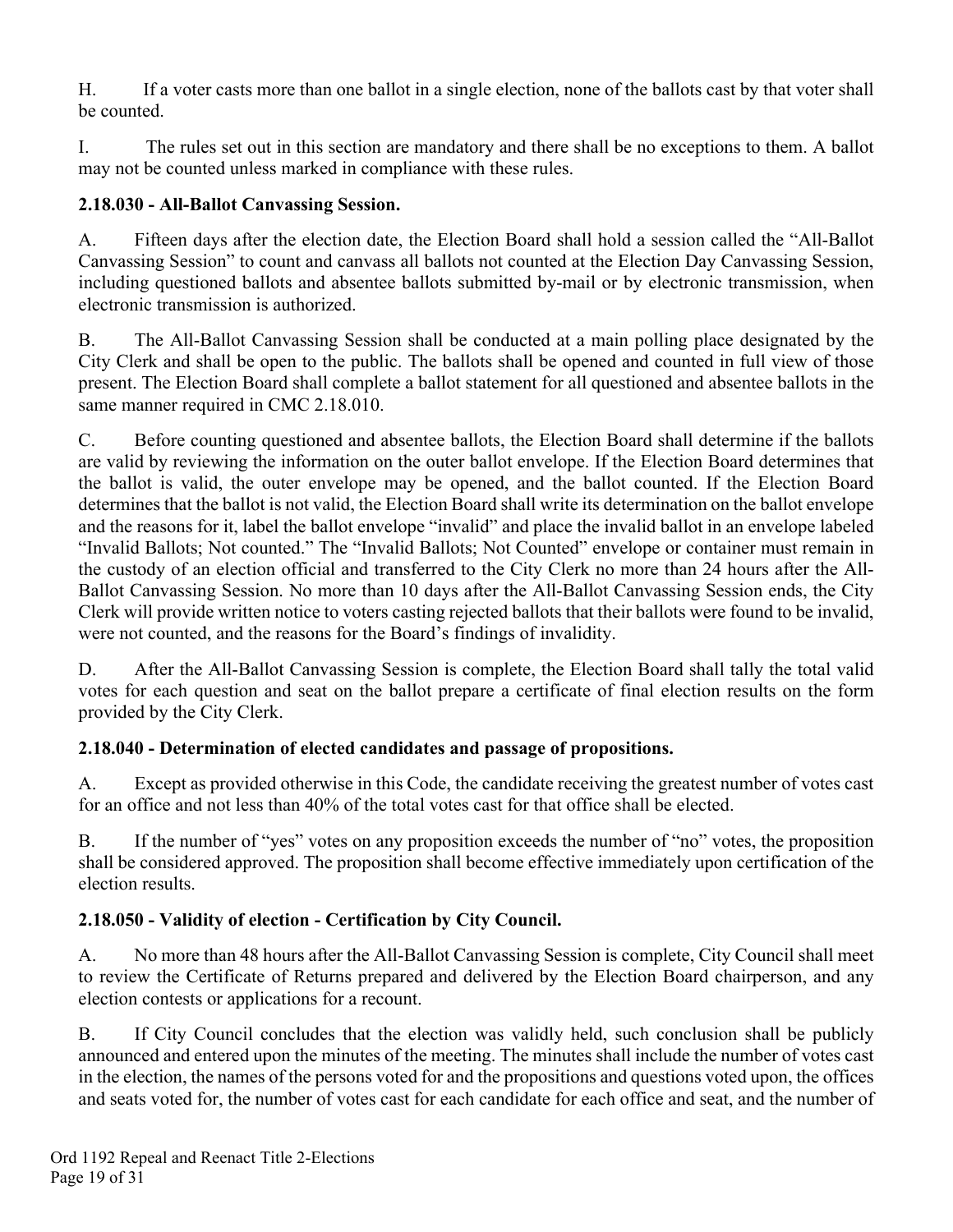votes for and against each proposition. If Council concludes that the election is not valid, it shall order another election.

C. Upon determination that the election was validly held and that substantial compliance with all voting procedures was affected and that no material discrepancy exists which may affect the outcome of the election, City Council shall direct the City Clerk to:

- 1. Deliver to each candidate elected to office a certificate of election signed by the Mayor and City Clerk and authenticated by the municipal seal;
- 2. Prepare a certificate of election for each approved proposition to be signed by the Mayor and City Clerk and authenticated by the municipal seal; and
- 3. Prepare an official certificate of election to be published at least once in a newspaper of general circulation within the City. In the event of an election contest or recount concerning only one office, seat or question, City Council may direct that the City Clerk issue a certificate for the non-contested election for the other offices, seats, and questions.

### **CHAPTER 2.20 - ELECTION CONTESTS, RECOUNTS, AND RUN-OFFS**

- **2.20.010 Grounds for election contest.**
- **2.20.020 Contest procedure.**
- **2.20.030 Contests-appeal or judicial review.**
- **2.20.040 Recount-Clerk-initiated.**
- **2.20.050 Recount of votes by application.**
- **2.20.060 Recount-timing.**
- **2.20.070 Recount-notice.**
- **2.20.080 Tie vote after recount.**
- **2.20.090 Recount-appeal and judicial review.**
- **2.20.100 Run-off elections.**

#### **2.20.010 - Grounds for election contest.**

A candidate or 10 qualified voters may contest the election of any person or the approval or rejection of any question or proposition upon one or more of the following grounds:

- 1. Malconduct, fraud or corruption by an election official sufficient to change the results of the election;
- 2. The person elected does not meet the qualifications required by law; or
- 3. Existence of a corrupt election practice as defined by the laws of the State of Alaska sufficient to change the result of the election.

### **2.20.020 - Contest procedure.**

A. Notice of contest of an election shall be submitted in writing and filed in person at the City Clerk's office before 5:00 p.m. on the day of the certification of the election and shall include a \$1,000 payment by cash, certified check, or credit card. The notice of contest shall include:

- 1. The election being contested;
- 2. A summary of the grounds for the contest;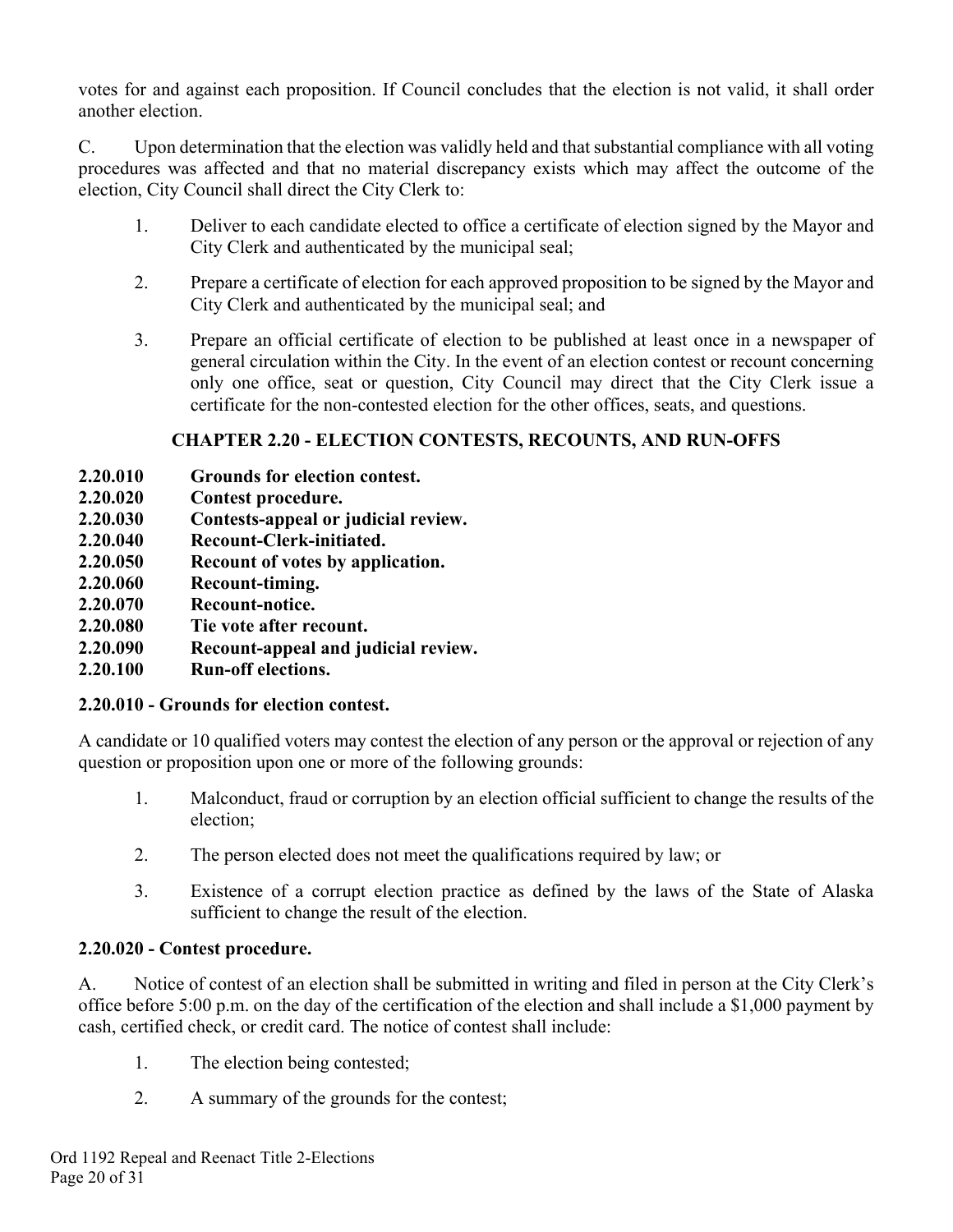- 3. Contact information of a representative who will receive communications from the City regarding the contest; and
- 4. The legal name, residence address, contact information, and notarized signature of each candidate or City voter who is an applicant.

B. Upon receipt of the notice to contest an election, the City Clerk shall submit it to Council. The Clerk and City Attorney shall investigate the grounds of the contest and submit a report of findings to Council. The City Clerk may request the Election Board, or additional personnel as necessary, assist with the investigation. City Council shall defer the certification of the contested election results pending receipt of the report but shall proceed with certification of all election results that are not contested.

C. If Council determines that the grounds of the contest are valid and would change the results of the election, Council shall proceed in a manner that is consistent with its determination. If Council finds that the grounds for the contest are not sufficient to change the election results, it shall declare the election valid and certify the contested election results.

D. Should the contestant prevail with the election contest, the \$1,000 shall be refunded to the contestant.

### **2.20.030 - Contests-appeal or judicial review.**

No person may appeal or seek judicial review of an election for any cause unless the person has exhausted the administrative remedies before the Council, and has commenced an action in the Superior Court for the State of Alaska within 10 days after Council has certified the election results. If court action is not commenced within the 10-day period, the election and the election results shall be conclusive, final, and valid.

### **2.20.040 - Recount-Clerk-initiated.**

A. The City Clerk shall initiate a recount to be held immediately upon the conclusion of the All-Ballot Canvas Session if:

- 1. The difference between the number of votes cast for and against a ballot measure is less than one percent of the total votes cast for the ballot measure; or
- 2. The difference between the number of votes cast for the two candidates who receive the most votes for a particular office is less than one percent of the total votes cast for the particular office, whichever is greater.
- B. Except as otherwise provided in this section, the results of the first recount shall be final.

C. The City Clerk shall initiate a second recount to be held immediately after completion of the first recount if there is a tie vote for a candidate or results change regarding a candidate or a ballot measure and the margin remains less than one percent. The results of the second recount shall be the final results.

D. An election or ballot measure for which a Clerk-initiated recount is required and held shall not be subject to recount by application under CMC 2.20.050. This subsection shall not preclude persons having a direct interest in a recount and who are seeking to protect their interests during such recount from designating two or more representatives to be present at and observe the recount.

### **2.20.050 - Recount of votes by application.**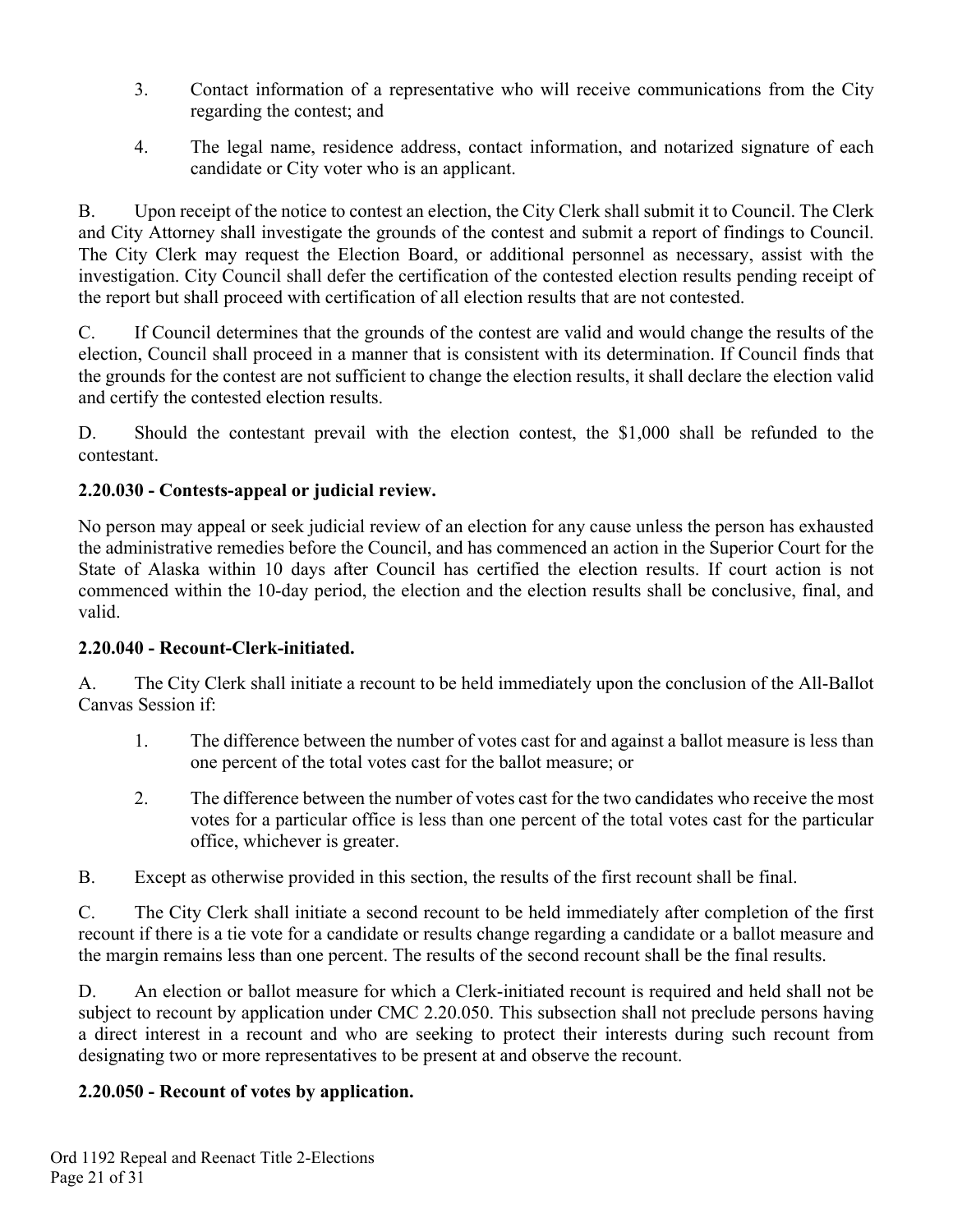A. Except as provided in CMC 2.20.040, any defeated candidate or any 10 qualified voters may file an application for a recount of the votes for any particular office or question or proposition on the ballot. An application for recount shall be submitted in writing and filed in person at the City Clerk's office before 5:00 p.m. on the first business day after certification of the election and shall include a \$500 payment by cash, certified check, or credit card. The recount application shall include:

- 1. The basis of the belief that a mistake has been made;
- 2. The office, proposition, or question for which the recount is requested;
- 3. The contact information of a representative who will receive communications from the City regarding the application; and
- 4. The name, residence address, contact information and notarized signature of each candidate or City voter who is an applicant.

B. Candidates, political parties, or organized groups having a direct interest in a recount and who are seeking to protect their interests during a recount may provide two or more observers to witness the recount.

C. The result of a recount by application shall be the final election result. If the recount by application changes the election results for the seat or proposition that was the subject of the recount application or if the vote on recount is four percent or more than the vote reported after the first canvass, the deposit shall be refunded; otherwise it shall be placed in the general fund of the City.

#### **2.20.060 - Recount-timing.**

A. The Election Board shall complete a recount no more than 10 days after the recount is initiated under this subsection. The City Clerk shall issue a final certification of elections no more than one business day after the recount results are finalized by the Election Board. A certificate need not be issued if the results of the first recount require the Clerk to initiate a second recount.

B. The Election Board shall begin a recount initiated by the Clerk no later than three business days after City Council certifies the election results or three business days after the Election Board completes the first Clerk-initiated recount.

C. The Election Board shall begin a recount initiated by application no later than three business days after receiving a complete application.

#### **2.20.070 – Recount-notice.**

The City Clerk shall give all directly interested parties notice of the time and place of the recount, which shall include the name of the candidate or voter chairperson applying for recount and the two or more persons appointed to represent the applicant during the recount.

#### **2.20.080 - Tie vote after recount.**

A. In case of failure to elect a candidate because of a tie vote after recount, the City Clerk shall give notice to the tied candidates to attend a publicly held drawing at a time and place designated by Council where Council will administer a drawing to declare the winning candidate.

B. If, after recount, a tie vote still exists on an initiative proposition or question submitted to the voters, that initiative proposition or question is defeated.

C. If, after recount, a tie vote still exists on a referendum proposition, the ordinance subject to the referendum proposition shall be enacted.

Ord 1192 Repeal and Reenact Title 2-Elections Page 22 of 31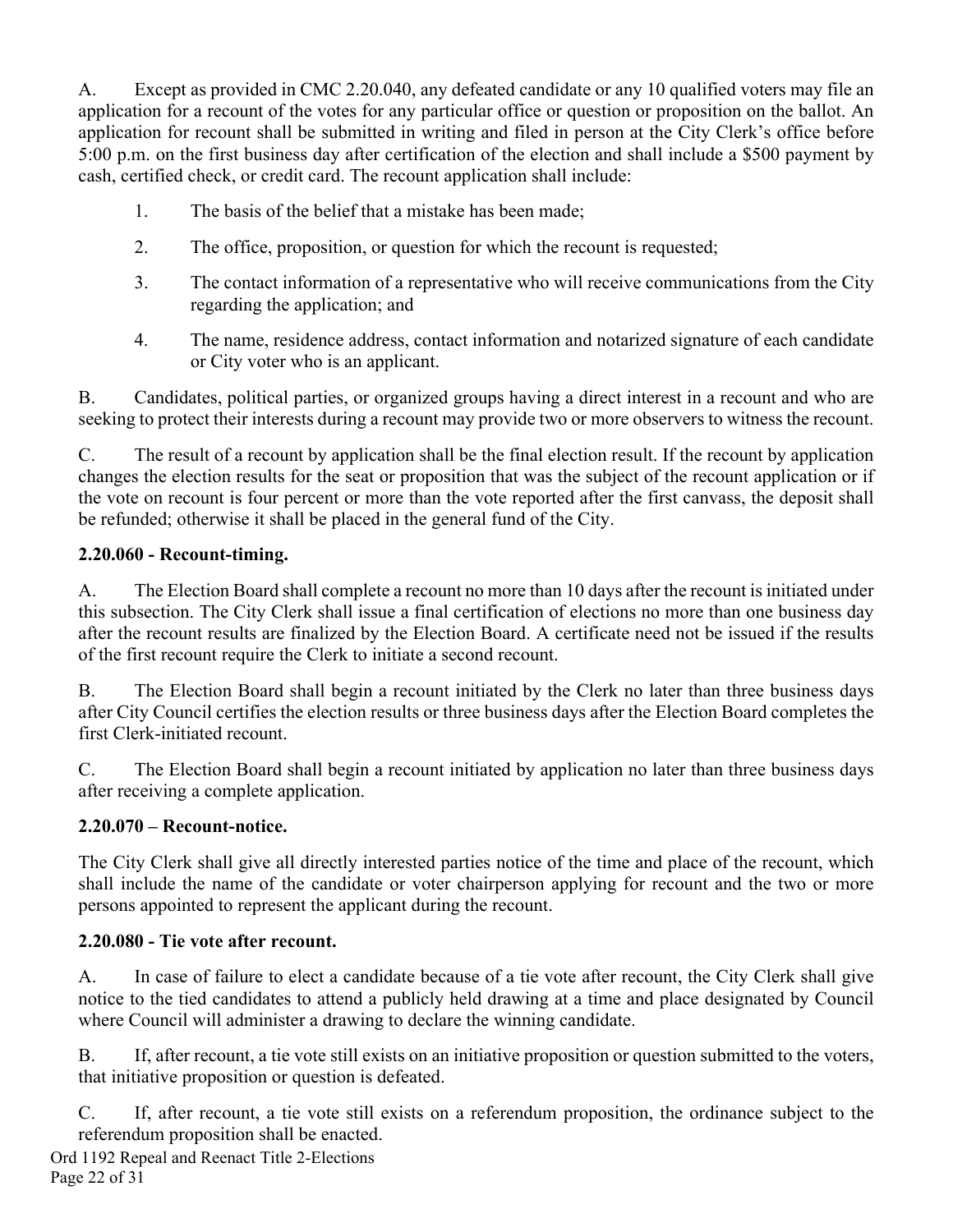#### **2.20.090 - Recount-appeal and judicial review.**

No person may seek judicial review of the counting of votes in an election without first applying for a recount as provided in this Chapter. Any candidate who has reason to believe, or a majority of the persons who requested a recount who have reason to believe that an error has been made in the recount may appeal to the Superior Court within five calendar days of the completion of the recount.

#### **2.20.100 - Run-off elections.**

A run-off election shall be held within three weeks after the date of certification of the election if no candidate for a given seat on Council or for the office of mayor receives at least 40 percent of the votes case for that seat. Notice of the run-off election shall be published at least 20 days before the run-off election. The run-off election shall be between the two candidates receiving the highest number of votes for the office or Council seat. The candidate receiving the greatest number of votes in the run-off election shall be elected.

### **CHAPTER 2.22 - ELECTIONS BY MAIL**

- **2.22.010 Conduct of an election by mail.**
- **2.22.020 Election date.**
- **2.22.030 Notification to voters.**
- **2.22.040 Casting ballots.**
- **2.22.050 Ballot return envelope review.**
- **2.22.060 Counting ballots.**

### **2.22.010 - Conduct of an election by-mail.**

A. The Clerk may conduct any election by mail with City Council approval when City Council determines that holding a by-mail election is in the best interest of the City and its voters. An ordinance approving an election by mail under this section must be adopted by Council no later than 90 days before the election date.

B. If the Clerk conducts an election by-mail, the Clerk shall send a ballot to each person whose name appears on the official voter registration list prepared under AS 15.07.125 for that election. The ballot shall be sent to the address stated on the official registration list unless the voter has notified the Clerk in writing of a different address to which the ballot should be sent, or the address on the official registration list has been identified as being an undeliverable address. The Clerk shall send ballots by first-class, nonforwardable mail, no less than 25 days before the election.

C. The Clerk shall supply a secrecy sleeve and a return envelope to each by-mail voter. The return envelope shall have printed upon it an affidavit by which the voter shall declare the voter's qualification to vote, followed by a provision for attestation by an authorized official or one attesting witness who is at least 18 years of age. Specific instructions for voting a by-mail ballot and a list of Voting Assistance Center(s) and their operating hours shall be mailed to each voter with the ballot.

D. At least one Voting Assistance Center shall be made available to voters 14 days before election day, for the purpose of providing voter assistance for casting votes by mail, accepting questioned ballots inperson as specified in CMC 2.22.040, and any other services identified by the Clerk in the notice of election.

### **2.22.020 - Election date.**

In a by-mail election, election dates shall be established as provided in CMC 2.04.050 for any special or regulation election.

Ord 1192 Repeal and Reenact Title 2-Elections Page 23 of 31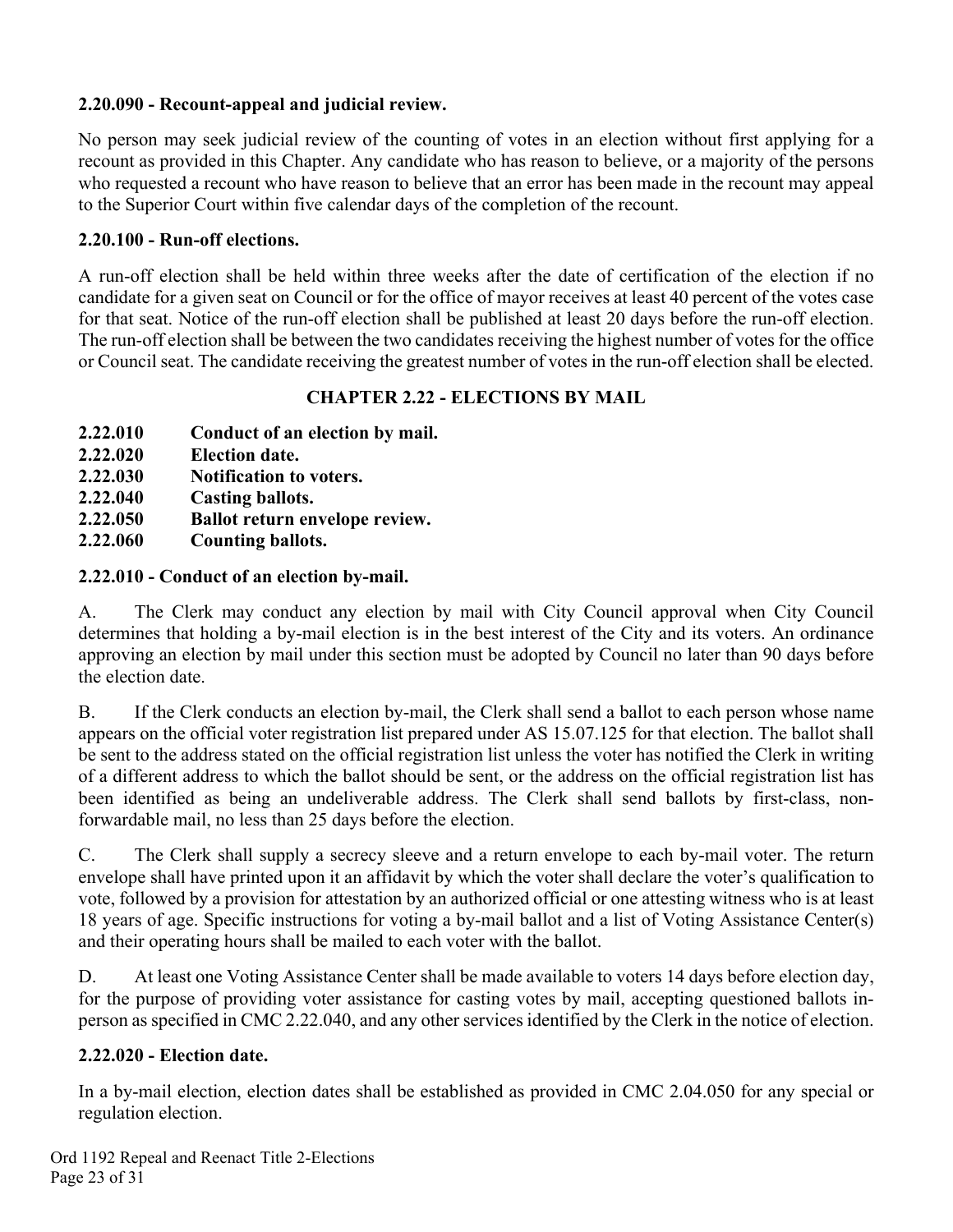#### **2.22.030 - Notification to voters.**

For a by-mail election, the notice of election required by CMC 2.06.020 must also state:

A. That the election will be conducted by-mail and that no polling place will be available for regular in-person voting on election date.

B. Designation of the date on which ballots are expected to be mailed to voters.

C. Designation of the dates on which a voter who may not have received a ballot, or who may need a replacement ballot, may vote a questioned ballot in person.

D. The hours the Voting Assistant Center(s) will be open and their location(s).

E. That the ballots must be returned in the ballot return envelope.

F. The date by which the ballots must be postmarked and received by the Clerk in order to qualify for inclusion in the election tabulation.

G. Brief general instructions on how the ballots must be voted and how the ballot envelope must be completed.

#### **2.22.040 - Casting ballots.**

A. Except as otherwise provided in this Chapter, upon receipt of a by-mail ballot, the voter shall cast their ballot in the manner specified in Chapter 2.16.

B. If a by-mail ballot is not received, or if the by-mail ballot is destroyed, spoiled or lost, the voter may be provided a replacement questioned ballot and cast their questioned ballot in person at a Voting Assistance Center. A voter may be provided up to three replacement ballots. The Clerk shall retain the voted ballot for delivery to the Election Board.

#### **2.22.050 - Ballot return envelope review.**

A. The Clerk shall review ballot return envelopes as they are received in an effort to ensure that the voter declaration is complete. If the voter declaration is incomplete more than five business days before the election date, the Clerk shall, within three days, send notice to the voter explaining the error or omission. Such notice will be mailed to the voter at the same address to which the ballot was mailed unless an email address was provided by the voter in that voter's application and the voter requested notification under this section be sent to that email instead of by mail.

B. If a voter receives notice that their ballot return envelope is incomplete, the voter may:

- 1. Complete the form included with the notice and return the form to the Clerk at the address specified on the form.
- 2. If the voter does not complete the form included in the notice ballot return envelope by 6:00 p.m. 10 days following the election, the ballot return envelope shall be marked "invalid" and shall not be counted. The voter shall be notified in writing that their ballot is rejected.

### **2.22.060 - Counting ballots.**

Ballots cast in a by-mail election shall be counted if:

A. The voter declaration on the ballot return envelope is complete as provided under CMC 2.22.050; and

Ord 1192 Repeal and Reenact Title 2-Elections Page 24 of 31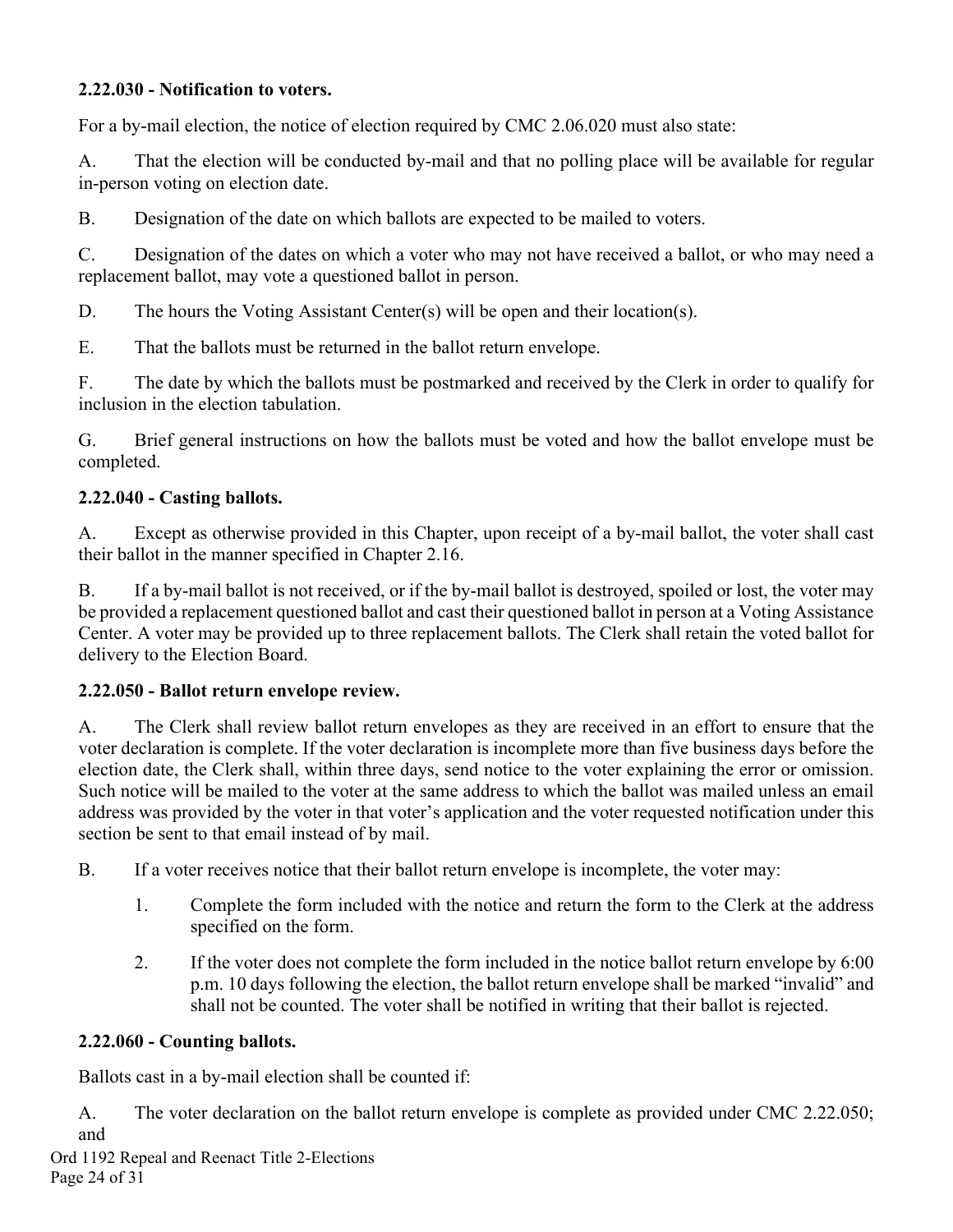- B. The ballot is received in one of the following ways:
	- 1. The ballot return envelope is postmarked on or before the election day and received by the Clerk on or before 6:00 p.m. 10 days following the election; or
	- 2. The ballot return envelope is submitted to a Voting Assistance Center as provided in CMC 2.22.040.

## **CHAPTER 2.24 - ELECTION EMERGENCY PLAN**

- **2.24.010 Policy.**
- **2.24.020 City Clerk emergency election authority.**
- **2.24.030 Unofficial ballots in an emergency.**
- **2.24.040 Emergency assistance of peace officers.**

### **2.24.010 - Policy.**

A. It is the policy of the City to encourage and assist voters in the exercise of their right to vote even when an emergency interferes with the conduct of an election. This chapter is intended to empower the City Clerk to take necessary actions to enfranchise voters and protect the election process and results.

### **2.24.020 - City Clerk emergency election authority.**

A. In an emergency, the City Clerk is authorized to take action to preserve the integrity of the election, while at the same time allowing eligible voters to vote who might otherwise not get an opportunity.

B. Actions authorized under this Chapter may include, but are not limited to:

- 1. Requesting expedited relief from a court of competent jurisdiction;
- 2. Keeping polling locations, early voting sites, voting assistance centers, and ballot drop boxes open longer than allowed by this Code;
- 3. Closing polling locations, early voting sites, and ballot drop boxes permanently or for a limited time regardless of the requirements in this Title, while providing eligible voters other opportunities to vote;
- 4. Accepting absentee voting applications after the deadlines in this Title but before the close of the election;
- 5. Moving polling places, early voting sites, and ballot drop boxes with as much notice as possible without jeopardizing life and safety; and
- 6. Accepting votes not cast on official ballots.

C. The City Clerk shall take steps to maintain a record of every action taken under this Chapter and, if possible, shall adequately segregate votes cast under this Chapter so that a court may rule on the action taken and accurately add or subtract votes as may be necessary.

D. If practicable, the City Clerk shall post public notice of any changes to the election procedure as a result of this Chapter, and the reasons for such changes, on the City website and in a newspaper of general circulation within the City. If notice is impracticable under this subsection, the City Clerk shall make reasonable efforts to provide notice through other avenues and shall provide City Council with an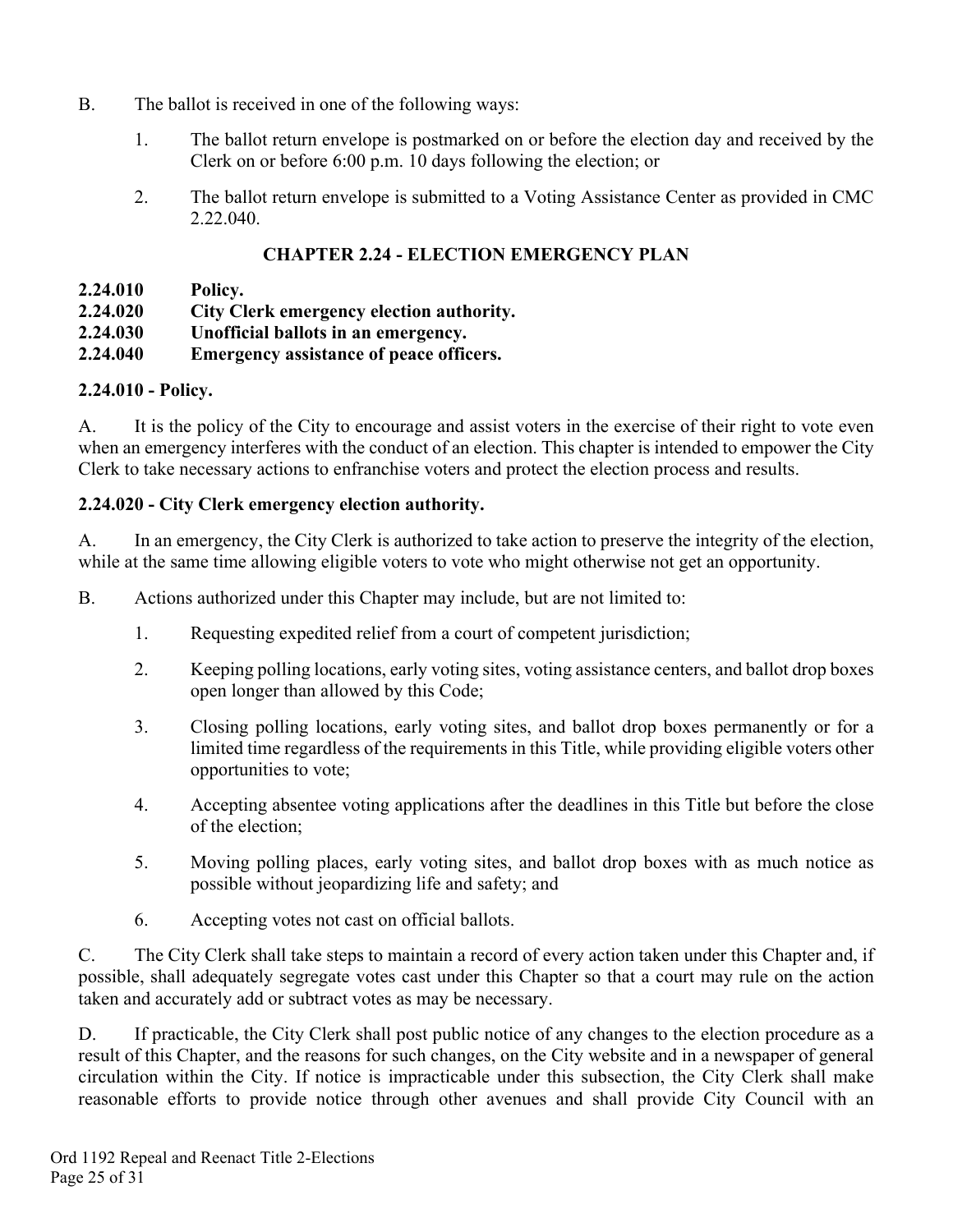explanation of the notice provided and the reasons for it at City Council's next special, regular or emergency Council meeting.

### **2.24.030 - Unofficial ballots in an emergency.**

A. Emergency unofficial ballots. If there are insufficient official ballots available at a polling location as the result of an emergency, election officials shall use the available sample ballots and may create photocopies of the same, if needed. If sample ballots are not available and election officials determine it is unlikely additional ballots will be received prior to the closing of the polls, election officials may provide any available paper to voters. If possible, election officials should receive direction from the City Clerk prior to using unofficial ballots.

B. So long as all other voting procedures were followed, unofficial ballots cast under this Chapter shall not be treated as questioned ballots.

### **2.24.040 - Emergency assistance of peace officers.**

If weather or other unforeseen circumstances prevent election officials from delivering election materials or ballots to or from the polling places, early voting sites or ballot drop boxes, the City Clerk may cause the delivery to be made by a peace officer or other City official.

### **CHAPTER 2.56 - INITIATIVE, REFERENDUM AND RECALL**

- **2.56.010 Provisions of City Charter and this chapter to govern.**
- **2.56.011 Reservations of powers.**
- **2.56.012 Petition filing-generally.**
- **2.56.013 Petition-form and contents-signatures.**
- **2.56.014 Petitions-review.**
- **2.56.015 Petitions-subsequent filings.**
- **2.56.016 Effect of initiative or referendum.**
- **2.56.017 Petitions-publication.**
- **2.56.020 Recall-City Charter provisions.**
- **2.56.030 Recall-grounds.**
- **2.56.035 Application for recall petition.**
- **2.56.040 Recall petition.**
- **2.56.050 Recall petition signature requirements.**
- **2.56.060 Sufficiency of recall petition.**
- **2.56.070 New recall petition application.**
- **2.56.080 Recall petition submission.**
- **2.56.090 Recall election.**
- **2.56.100 Recall-ballot form.**
- **2.56.110 Recall-election-procedure.**
- **2.56.120 Effect.**
- **2.56.130 Successors.**

### **2.56.010 - Provisions of City Charter and this chapter to govern.**

The initiative and referendum shall be governed by City Charter, Sections 11-1 through 11-5. The provisions of this Chapter shall govern elections at which initiated and referred proposals are submitted to the voters as well as other elections, insofar as they are applicable.

### **2.56.011 - Reservations of powers.**

Ord 1192 Repeal and Reenact Title 2-Elections Page 26 of 31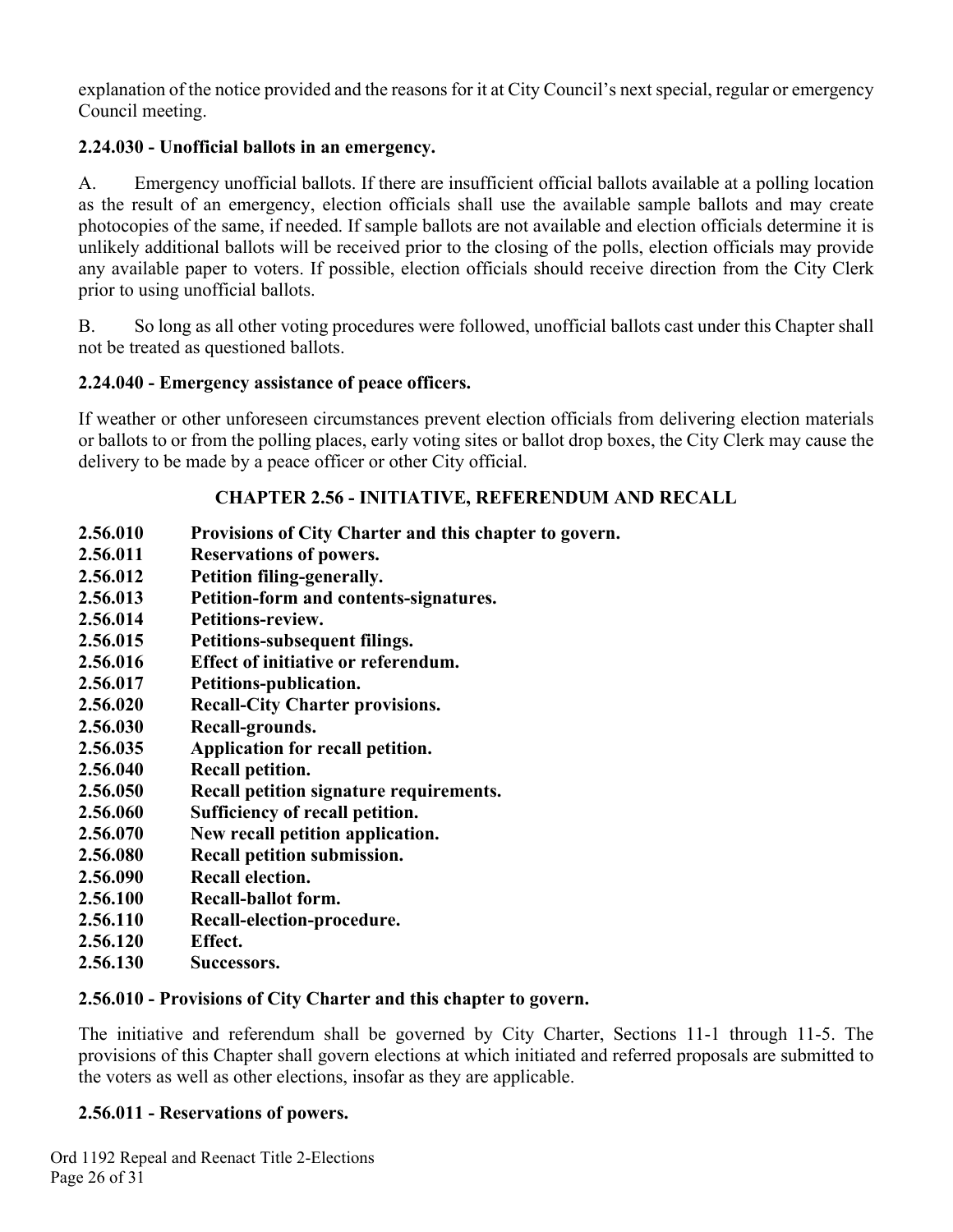The powers of initiative, referendum and recall are reserved to the qualified voters of the City except the powers do not extend to matters restricted by Section 11-1 of the City Charter or Article XI, Section 7, of the Alaska Constitution.

### **2.56.012 - Petition filing-generally.**

A petition for initiative or referendum must be initially filed with the City Clerk as provided in the City Charter before it is circulated for signatures. An initiative petition with sufficient signatures must be filed with the City Clerk within 30 days after the initial filing of such petition, and a referendum petition with sufficient signatures must be filed with the City Clerk within 30 days after passage and publication of the ordinance sought to be referred.

#### **2.56.013 - Petition-form and contents-signatures.**

- A. A petition for initiative or referendum shall:
	- 1. Embrace only a single comprehensive subject;
	- 2. Set out fully the ordinance sought to be initiated or referred;
	- 3. State upon the petition, when circulated, the date of first circulation of the petition; and
	- 4. Contain the statement, when circulated, that the signatures on the petition shall be secured and the petition filed, in the case of an initiative petition, within 30 days from the date of original filing with the City Clerk, or, in the case of a referendum petition, within 30 days after passage and publication of the ordinance sought to be referred; and
	- 5. Have the required signatures, dates of signatures and resident addresses of the signers; signatures shall be in ink or indelible pencil.

B. When signing a petition, each voter shall print his name after his original signature; illegible signatures, unless accompanied by a legible printed name, may be rejected by the City Clerk.

C. A petition signer may withdraw his signature upon written application to the City Clerk within seven days after the petition has been filed with the City Clerk.

#### **2.56.014 – Petitions-review.**

Within 30 days after a petition with signatures is timely filed, the City Clerk, with such assistance from the City attorney as deemed necessary, shall ascertain whether the petition is legal and sufficient, and shall certify the findings.

#### **2.56.015 – Petitions-subsequent filings.**

Failure to secure sufficient signatures does not preclude the filing of a new initiative or referendum petition for the same purpose. A new petition may not be filed sooner than 12 months after a petition has been rejected.

#### **2.56.016 - Effect of initiative or referendum.**

Failure to pass an initiative or referendum by the voters precludes the filing of a new petition for the same purpose sooner than 12 months after voter disapproval of the initiative or referendum.

#### **2.56.017 – Petitions-publication.**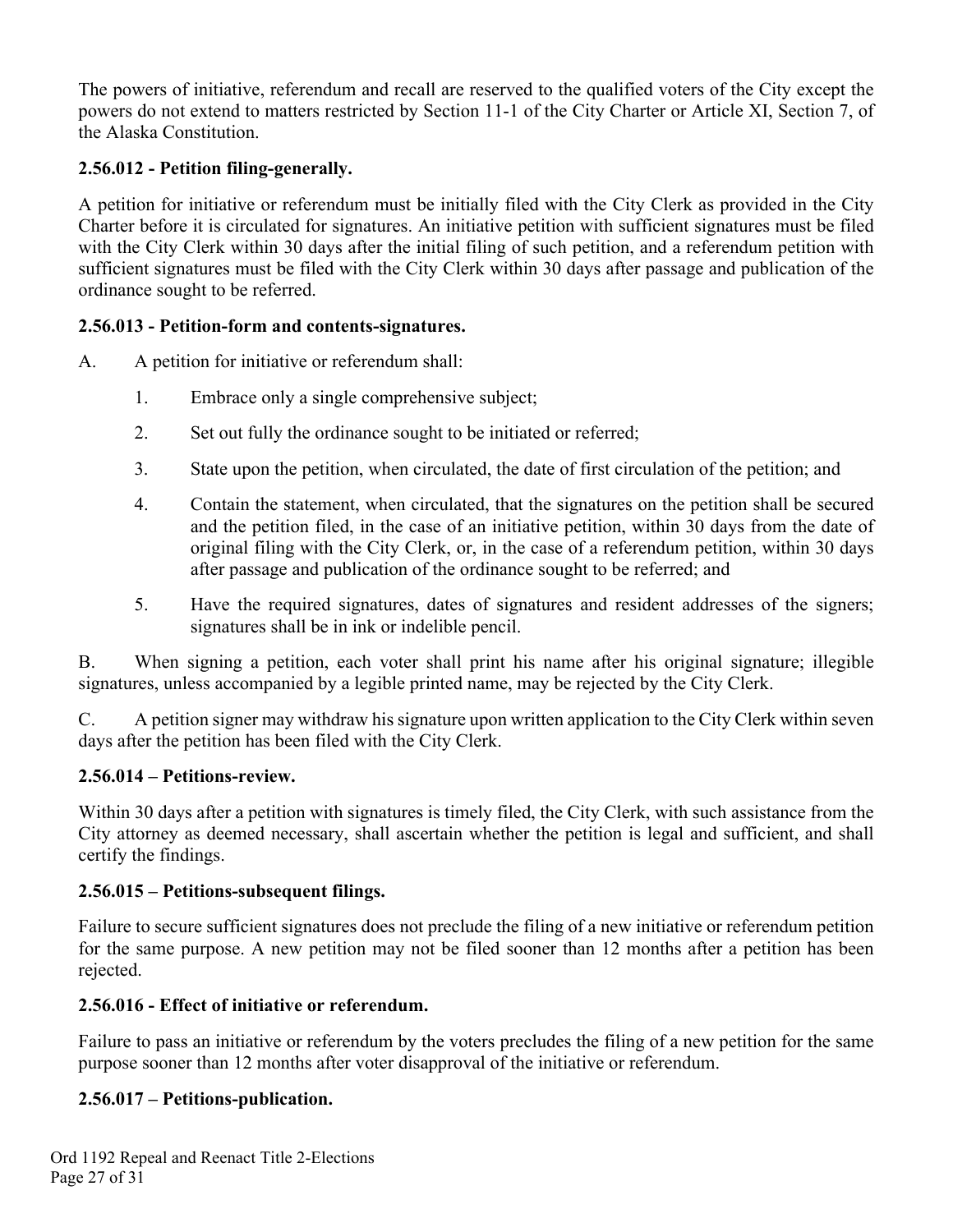Promptly after the later to occur of the certification of a petition by the City Clerk as legal and sufficient under CMC 2.56.014 and the expiration of the seven-day period for withdrawal of petition signatures under CMC 2.56.013(C), the Clerk shall publish in a newspaper of general circulation in the City the following information in the petition:

- A. The question presented to the voters by the petition;
- B. The name of each person whose signature appears on the petition; and
- C. The name of each sponsor of the petition.

### **2.56.020 – Recall-City Charter provisions.**

An official may be recalled by the voters pursuant to City Charter Section 11-6 and AS 29.26.240 *et seq*.

### **2.56.030 – Recall-grounds.**

Grounds for recall are misconduct in office, incompetence or failure to perform prescribed duties.

### **2.56.035 - Application for recall petition.**

A. An application for a recall petition shall be filed with the City Clerk and must contain:

- 1. The signatures and residence addresses of at least 10 qualified voters in Cordova who will sponsor the petition;
- 2. The name and address of the contact person and an alternate to whom all correspondence relating to the petition may be sent; and
- 3. A statement in 200 words or less of the grounds for recall stated with particularity.

B. An additional sponsor may be added at any time before the petition is filed by submitting the name of the sponsor to the City Clerk.

### **2.56.040 - Recall petition.**

A. If the City Clerk determines that an application for a recall petition meets the requirements of Section 2.56.035(A) and AS 29.26.260, the City Clerk shall prepare a recall petition. All copies of the petition must contain:

- 1. The name of the official sought to be recalled;
- 2. The statement of the grounds for recall as set out in the application for petition;
- 3. The date the petition is issued by the City Clerk;
- 4. Notice that signatures must be secured within 60 days after the date the petition is issued;
- 5. Spaces for each signature, the printed name of each signer, the date of each signature, and the residence and mailing addresses of each signer;
- 6. A statement, with space for the sponsor's sworn signature and date of signing, that the sponsor personally circulated the petition, that all signatures were affixed in the presence of the sponsor, and that the sponsor believes the signatures to be those of the persons whose names they purport to be; and
- 7. Space for indicating the number of signatures on the petition.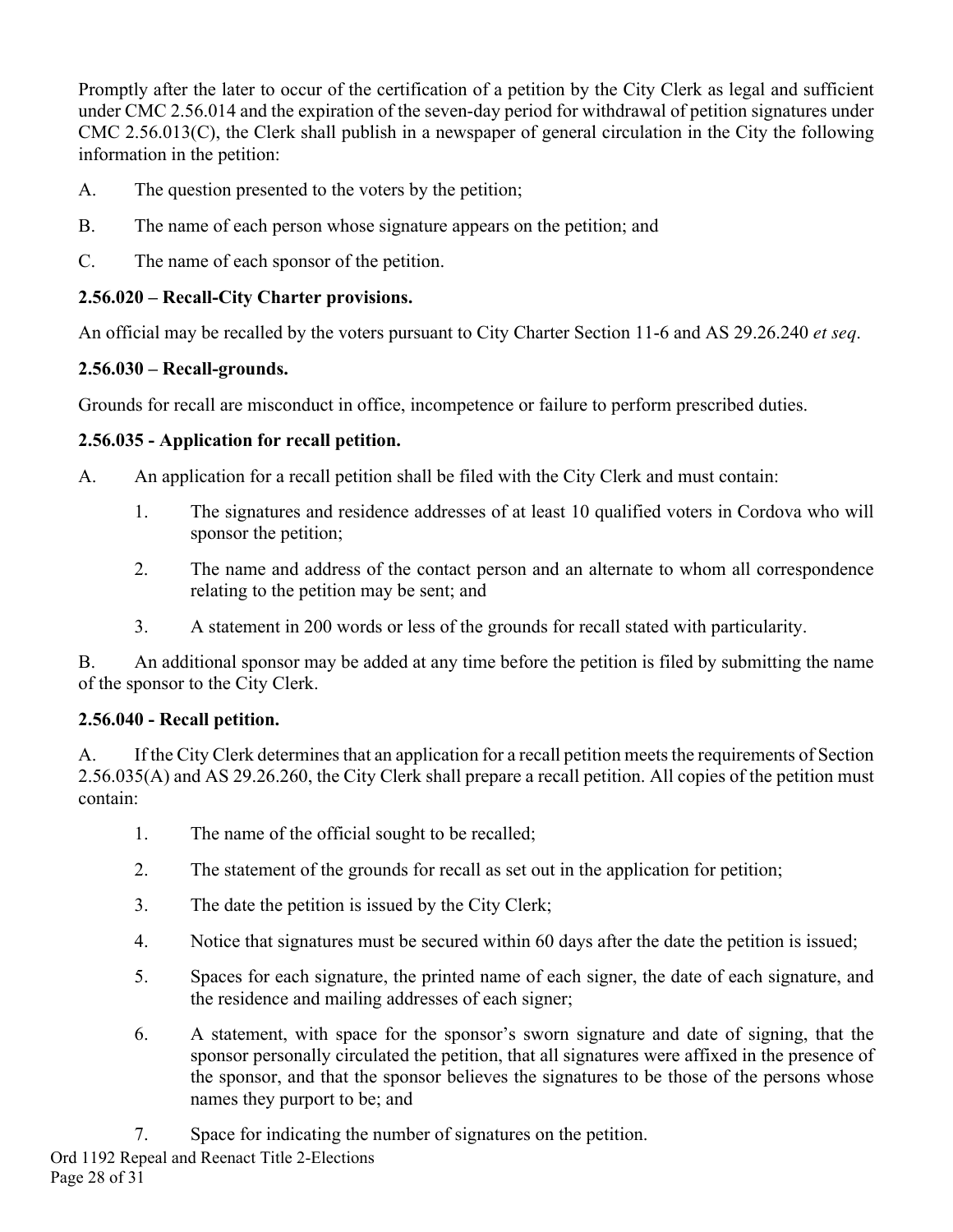B. The City Clerk shall notify the contact person in writing when the petition is available. That person is responsible for notifying sponsors. Copies of the petition shall be provided by the City Clerk to each sponsor who appears in the City Clerk's office and requests a petition, and the City Clerk shall mail the petition to each sponsor who requests that the petition be mailed.

### **2.56.050 - Recall petition signature requirements.**

A. The signatures on a recall petition shall be secured within 60 days after the date the City Clerk issues the petition. The statement provided under AS 29.26.270(a)(6) shall be completed and signed by the sponsor. Signatures shall be in ink or indelible pencil.

B. The City Clerk shall determine the number of signatures required on a petition and inform the contact person in writing. If a petition seeks to recall an official who represents the City at large, the petition shall be signed by a number of voters equal to 25 percent of the number of votes cast for that office at the last regular election held before the date written notice is given to the contact person that the petition is available.

C. Illegible signatures shall be rejected by the City Clerk unless accompanied by a legible printed name. Signatures not accompanied by a legible residence shall be rejected.

D. A petition signer may withdraw the signer's signature upon written application to the City Clerk before certification of the petition.

### **2.56.060 - Sufficiency of recall petition.**

A. The copies of a recall petition shall be assembled and filed as a single instrument. A petition may not be filed within 180 days before the end of the term of office of the official sought to be recalled. Within 10 days after the date a petition is filed, the City Clerk shall:

- 1. Certify on the petition whether it is sufficient; and
- 2. If the petition is insufficient, identify the insufficiency and notify the contact person by certified mail.

B. A petition that is insufficient may be supplemented with additional signatures obtained and filed before the 11th day after the date on which the petition is rejected if:

- 1. The petition contains an adequate number of signatures, counting both valid and invalid signatures; and
- 2. The supplementary petition is filed more than 180 days before end of the term of office of the official sought to be recalled.

C. A petition that is insufficient shall be rejected and filed as a public record unless it is supplemented under subsection B of this section. Within 10 days after the supplementary filing the City Clerk shall recertify the petition. If it is still insufficient, the petition is rejected and filed as a public record.

### **2.56.070 - New recall petition application.**

A new application for a petition to recall the same official may not be filed sooner than six months after a petition is rejected as insufficient.

## **2.56.080 - Recall petition submission.**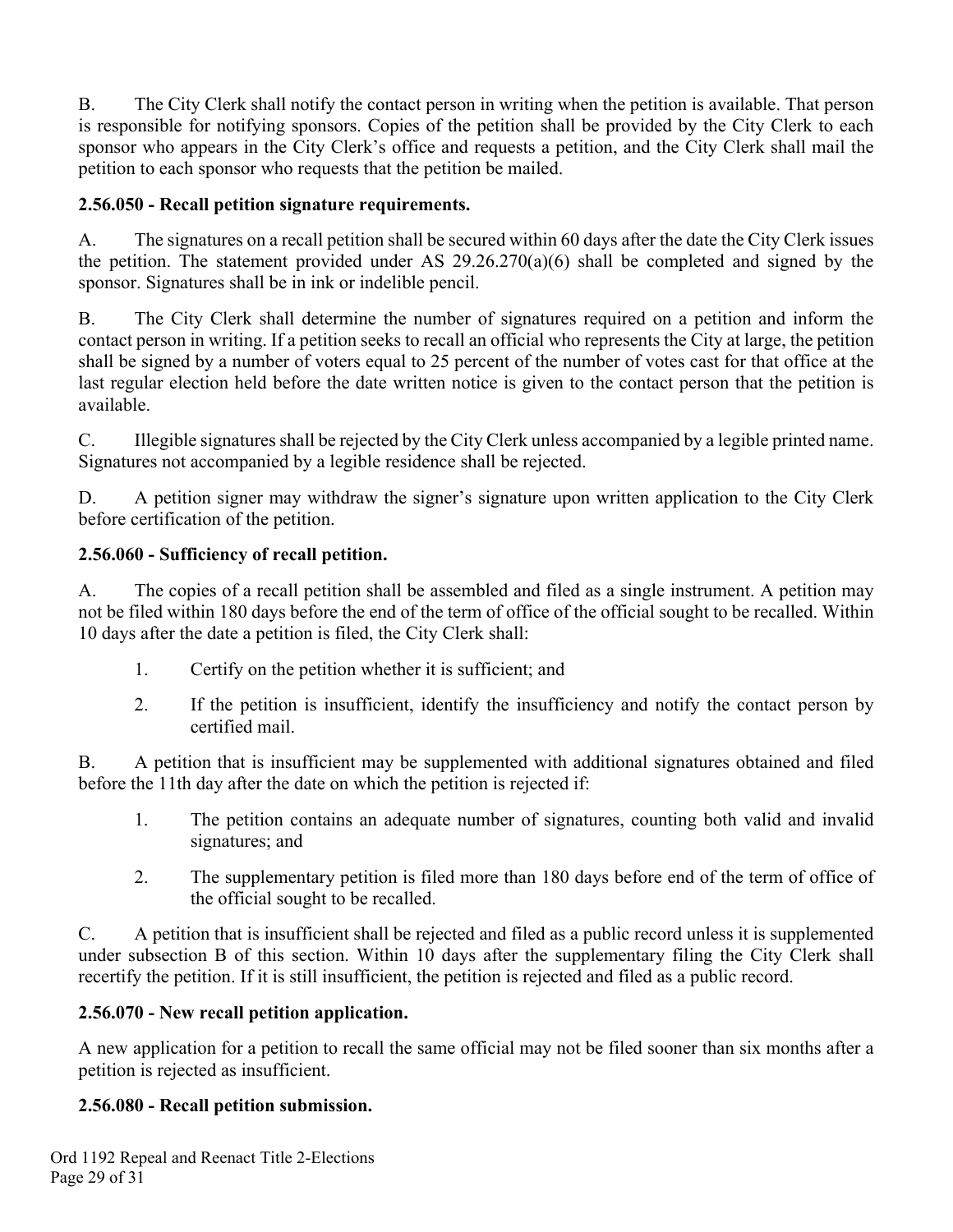If a recall petition is sufficient, the City Clerk shall submit it to City council at the next regular meeting, or at a special meeting held before the next regular meeting.

## **2.56.090 - Recall election.**

A. If a regular election occurs within 75 days but not sooner than 45 days after submission of the petition to Council, City Council shall submit the recall at that election.

B. If no regular election occurs within 75 days, City Council shall hold a special election on the recall question within 75 days but not sooner than 45 days after a petition is submitted to City Council.

C. If a vacancy occurs in the office after a sufficient recall petition is filed with the City Clerk, the recall question may not be submitted to the voters. City Council may not appoint to the same office an official who resigns after a sufficient recall petition is filed naming that official.

### **2.56.100 – Recall-ballot form.**

A recall ballot must contain:

A. The grounds for recall as stated in 200 words or less on the recall petition;

B. A statement by the official named on the recall petition of 200 words or less, if the statement is filed with the City Clerk for publication and public inspection at least 20 days before the election;

C. The following question: "Shall (name of person) be recalled from the office of (office)? Yes [ ] No [ ]."

## **2.56.110 – Recall-election-procedure.**

Procedures for conducting a recall election are those of a regular election.

## **2.56.120 - Effect.**

A. If a majority vote favors recall, the office becomes vacant upon certification of the recall election.

B. If an official is not recalled at the election, an application for a petition to recall the same official may not be filed sooner than six months after the election.

## **2.56.130 - Successors.**

A. If a City Council member or the Mayor is recalled, the office is filled in accordance with Section 2- 10 of the City Charter. If all members of City Council are recalled, the governor shall appoint three qualified persons to City Council. The appointees shall appoint additional members to fill remaining vacancies in accordance with Section 2-10 of the City Charter.

B. If a member of the School Board is recalled, the office of that member is filled in accordance with AS 14.12.070. If all members are recalled from the school board, the governor shall appoint three qualified persons to the School Board. The appointees shall appoint additional members to fill remaining vacancies in accordance with AS 14.12.070.

C. A person who has been recalled may not be appointed under subsection A or B of this section to the office from which the person was recalled. A person appointed under subsection A or B of this section serves until a successor is elected and takes office.

Ord 1192 Repeal and Reenact Title 2-Elections Page 30 of 31 D. If an official other than a member of City Council or School Board is recalled, a successor shall be elected to fill the unexpired portion of the term. The election shall be held not more than 60 days after the